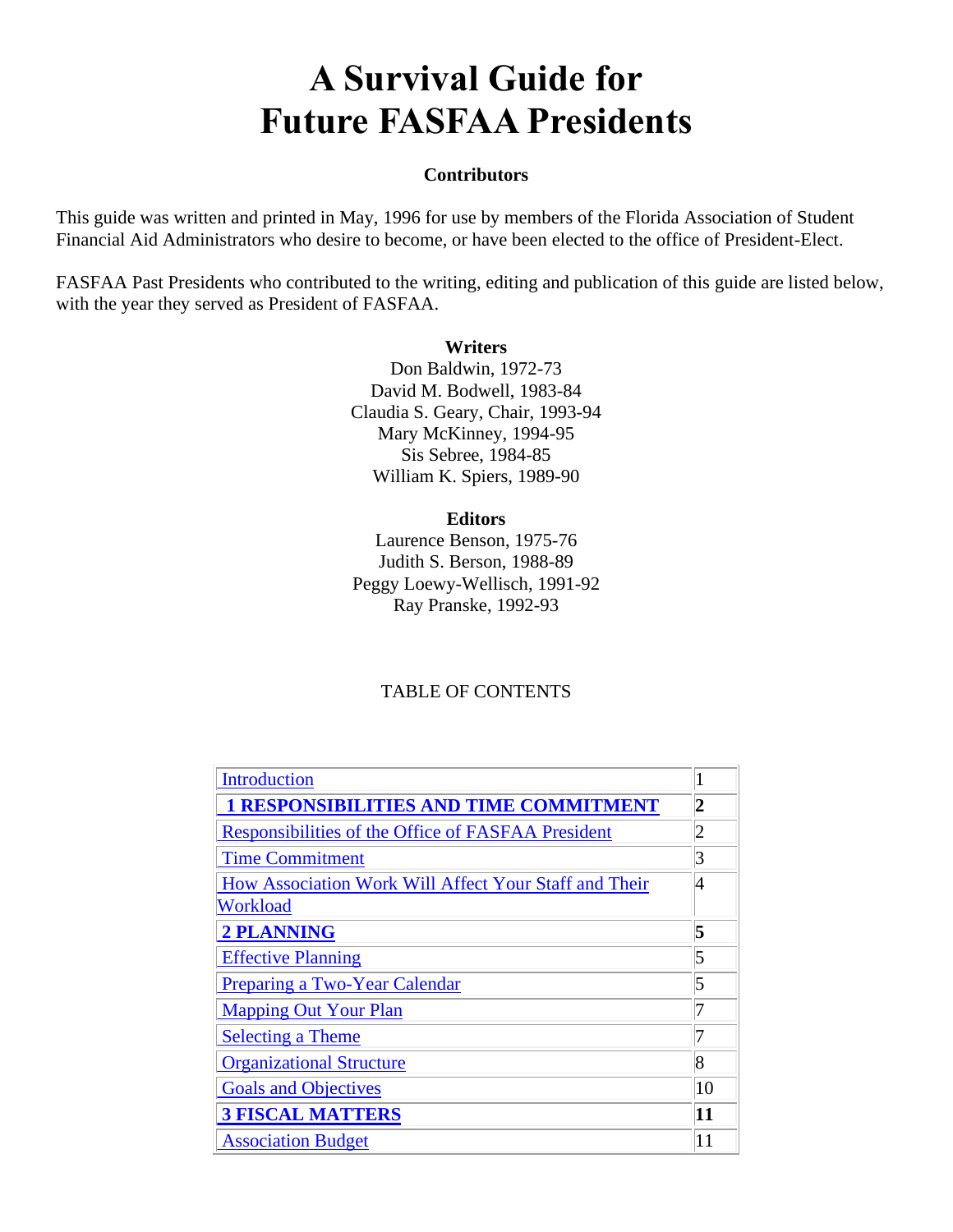| <b>Preparing Your Projected Budget</b>                       | 11              |
|--------------------------------------------------------------|-----------------|
| <b>Understanding the Nuances of FASFAA Finances</b>          | 13              |
| <b>4 YOUR VOLUNTEERS AND ELECTED OFFICERS</b>                | 15              |
| <b>Nominations and Election Responsibilities</b>             | 15              |
| <b>Timetable for Nominations and Election</b>                | 16              |
| <b>Coordination with the Making of Appointments</b>          | 17              |
| <b>Special Aspects of Volunteer Organizations</b>            | 18              |
| <b>Soliciting Volunteers</b>                                 | 18              |
| <b>Considerations of Making Appointments</b>                 | 19              |
| <b>Timetable for Making Appointments</b>                     | 20              |
| <b>Support Functions</b>                                     | 20              |
| <b>Your Retreat</b>                                          | 22              |
| <b>5 MEETINGS AND CONFERENCES</b>                            | $\overline{24}$ |
| <b>Conducting Executive Board Meetings</b>                   | 24              |
| <b>Executive Board Agendas and Decision-Making Timetable</b> | 25              |
| <b>Conducting Business Meetings</b>                          | 26              |
| <b>Typical Business Meeting Agendas</b>                      | 26              |
| <b>Conducting a Good Meeting</b>                             | 28              |
| <b>Parliamentary Procedure</b>                               | 28              |
| <b>Time Considerations</b>                                   | 29              |
| <b>President's Role at Conferences</b>                       | 29              |
| <b>What to Say</b>                                           | 29              |
| <b>Functions to Attend</b>                                   | 31              |
| <b>Members' Expectations at Conferences</b>                  | 32              |
| <b>6 COMMUNICATION WITH THE MEMBERSHIP</b>                   | 34              |
| <b>Developing a Communication Plan</b>                       | 34              |
| <b>The FASFAA Newsletter</b>                                 | 35              |
| <b>Electronic Communication</b>                              | 37              |
| <b>7 VISIBILITY AND EXTERNAL RELATIONS</b>                   | 38              |
| <b>Participation in FASFAA Events</b>                        | 38              |
| Attendance at Other Functions on Behalf of FASFAA            | 38              |
| <b>Image Enhancement</b>                                     | 39              |
| <b>Other Association Commitments and Expectations</b>        | 40              |
| <b>8 WRAPPING UP YOUR YEAR AS PRESIDENT</b>                  | 43              |
| <b>Thanking Your Volunteers and Sponsors</b>                 | 43              |
| <b>Awards Ceremony and Considerations</b>                    | 44              |
| <b>Preparation of Annual Report</b>                          | 45              |
| Being a "Has Been"                                           | 46              |
| <b>9 WHERE TO GET HELP</b>                                   | 47              |
| <b>Sources of Help</b>                                       | 47              |
| Appendix A - Sample Volunteer Forms                          |                 |
| Appendix B - Sample Retreat Agendas                          |                 |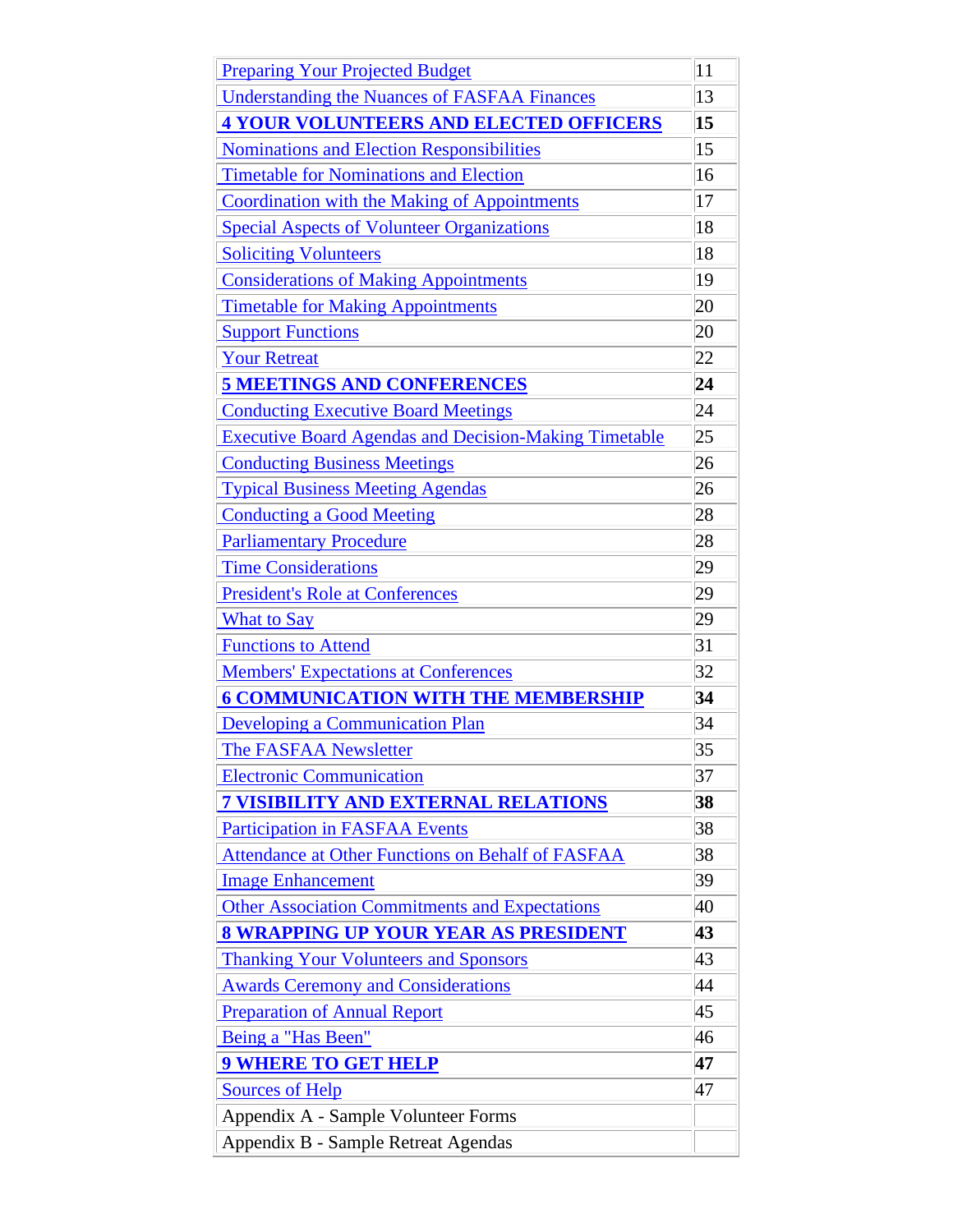## **Introduction**

Congratulations on becoming FASFAA President-Elect! This guide has been prepared by former FASFAA presidents to assist you in preparing for your role. Although FASFAA has an extensive policy and procedure manual, each president-elect brings to the role a unique style and perspective. And while FASFAA provides a framework for the role, there are many aspects of the position which are at the discretion of the president. Experience is often the best teacher, and this guide is intended to offer practical advice not found in actual policy or procedure.

Since it is expected that any incoming leader has basic leadership skills, information of a general nature has not been included. Instead, we have focused entirely on areas which are very specific to FASFAA. It is also expected that an incoming FASFAA President will have served in various leadership capacities within the organization over a period of years, and is familiar with how the organization operates, the issues that the Board has dealt with in recent years, and all policies, procedures and traditions.

The Past Presidents of FASFAA offer you our sincere best wishes as you embark on this exciting experience. There is no greater professional honor than being recognized and elected for leadership by your peers. In addition to the work, being President of FASFAA can be a thrilling, once-in-a-lifetime experience. Enjoy it! We hope this guide will be of assistance to you.

Good Luck!

# **CHAPTER ONE**

# **RESPONSIBILITIES AND TIME COMMITMENT**

# **Responsibilities of the Office of FASFAA President**

During your term as FASFAA President you will accomplish tasks you thought were impossible, work like you've never worked before, and grow as you constantly find yourself performing the multiple roles of historian, realist, and visionary.

As HISTORIAN, you'll realize that FASFAA truly is a young organization, and its rapid growth is unmatched by any other education association in Florida. You should read and understand FASFAA's history of achievement and take pride in its accomplishments.

With FASFAA being so young, many of the people involved in past accomplishments are still members, and willing to help you. Your leadership team should include some of these "seasoned" members, but you must recognize the importance of bringing "new" people into leadership roles. Also, never be critical of past officers, committee chairs, projects, etc., as you may need their support.

Your presidency allows you to seize the opportunity to be a VISIONARY, and contribute to the long list of accomplishments of FASFAA! You should have a well-conceived theme, motto, slogan, by-line, phrase, etc., that serves as the foundation for your tenure. Moreover, it will serve as your mission statement outlining the association's direction.

Additionally, try to have a couple of original and creative projects for the year, even if they seem controversial. (Incorporation, newsletter advertising, and regional representation were innovations which were all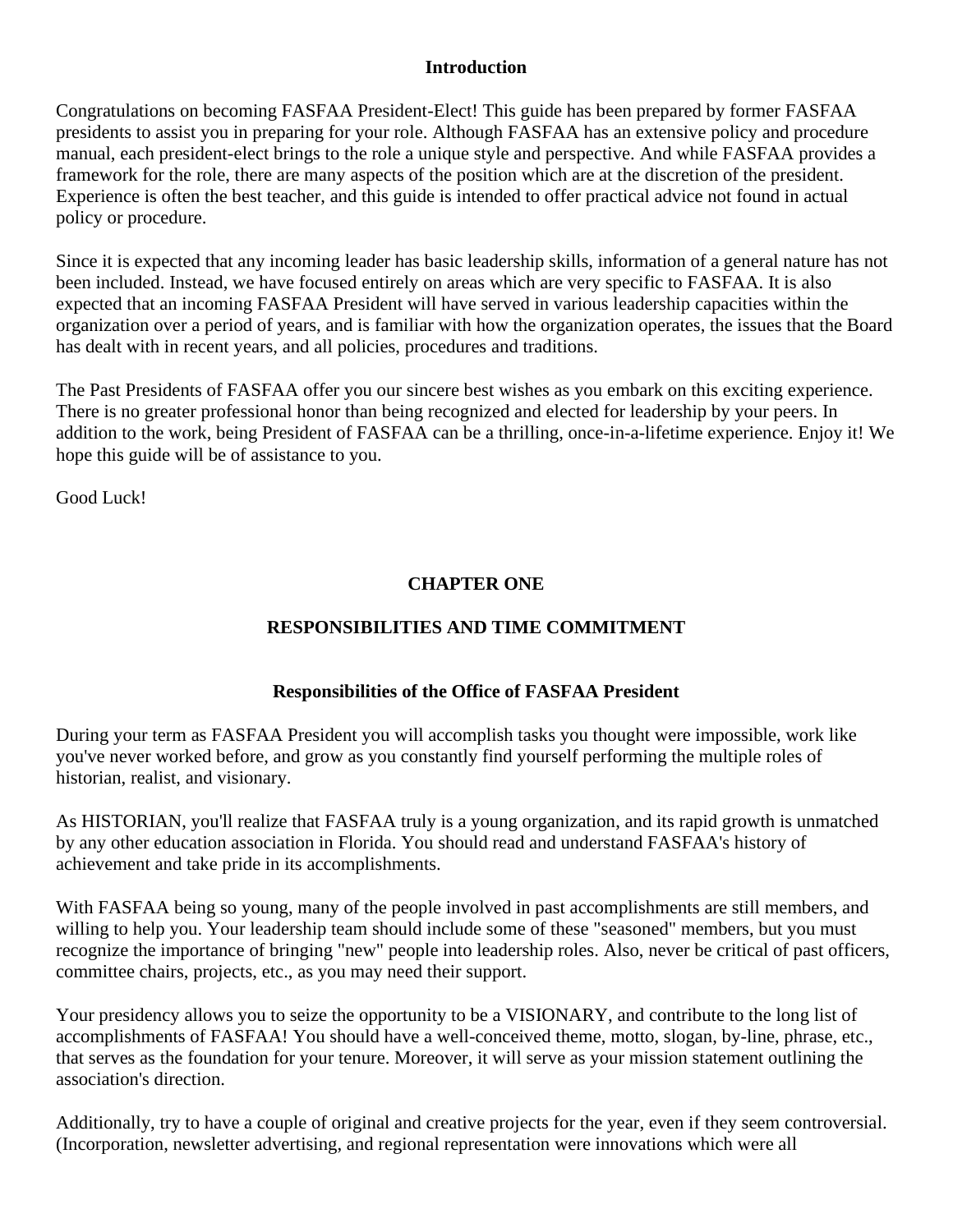controversial when first introduced!) Your initiatives reinforce FASFAA's image of being a dynamic, creative, and enviable professional education association.

Perhaps the most difficult role for the FASFAA president to assume is that of REALIST, simply because there is so much unbridled enthusiasm. Some suggestions for maintaining a realistic perspective are:

- Frequent communication with the entire membership is essential;
- Be prepared before you address the association, no matter how easy and trivial your speech may be...your audience will lose confidence if you stammer and struggle at the microphone;
- Fully understand and comply with the association's intentions in legislative advocacy, as you will have opportunities to discuss important issues with public policy makers and as FASFAA President you are to represent the views of the entire membership;
- Remember that 30% to 50% of the membership is new each year, so you must tell them the expected benefits of being a member of FASFAA;
- Be a prudent fiscal steward;
- Don't attempt too many new initiatives, as the year passes swiftly;
- Remember that your FASFAA role is voluntary only a small minority of the membership will ever know how much time you've spent on FASFAA activities; and
- Assume an oversight role with the other officers, for even though they are elected by and responsible to the membership, their performance will reflect upon your term of office;
- Use good judgment in all of your decisions as President, as your decisions reflect in some way on every FASFAA member;
- Take time for yourself and your personal life during your term of office. Don't forget to **make** time for your family members and/or "significant other" so they won't feel neglected. **Schedule** dates with your family and include them in your day planner.

The membership looks to each president to provide leadership, to be a role model, to manage the business of the association, to inspire the membership to want to participate in association activities, to represent the highest standards of fiscal integrity and impartiality and to set an example for future leaders.

The President of FASFAA is the most visible financial aid administrator in the State of Florida for a one-year period. Use this visibility to create, maintain and enhance a positive image of the Association to those outside it and to those members who look to you as their leader. You can also enhance your own professional image by the job you do as President. (Several former presidents have experienced career changes and promotions after their terms in office!)

## **Time Commitment**

Those Presidents who were able to master the fine art of delegating, have actually found the presidency "easier" in some ways, than other FASFAA positions (i.e. Vice President of Training, Conference Chair, etc.) Nevertheless you will be "on call" virtually 24 hours a day to solve problems, make decisions, resolve disputes, and motivate committee chairs. Yes, the presidency is a full-time job. (Hopefully you knew this BEFORE you ran for the office!) Your home life, work life and community involvement will be affected. Because you can't do it all, you will need to learn to scale back certain activities, delegate, defer, or when all else fails, the fine art of just saying "no."

Association responsibilities will affect your work day at your institution and acknowledging this in advance will be helpful. FASFAA responsibilities may also require you to be away from your office a considerable number of days (perhaps 10-15), depending on your previous involvement. Furthermore, even when you are in your office, you can expect to spend about 20% of the day on the phone conducting FASFAA business!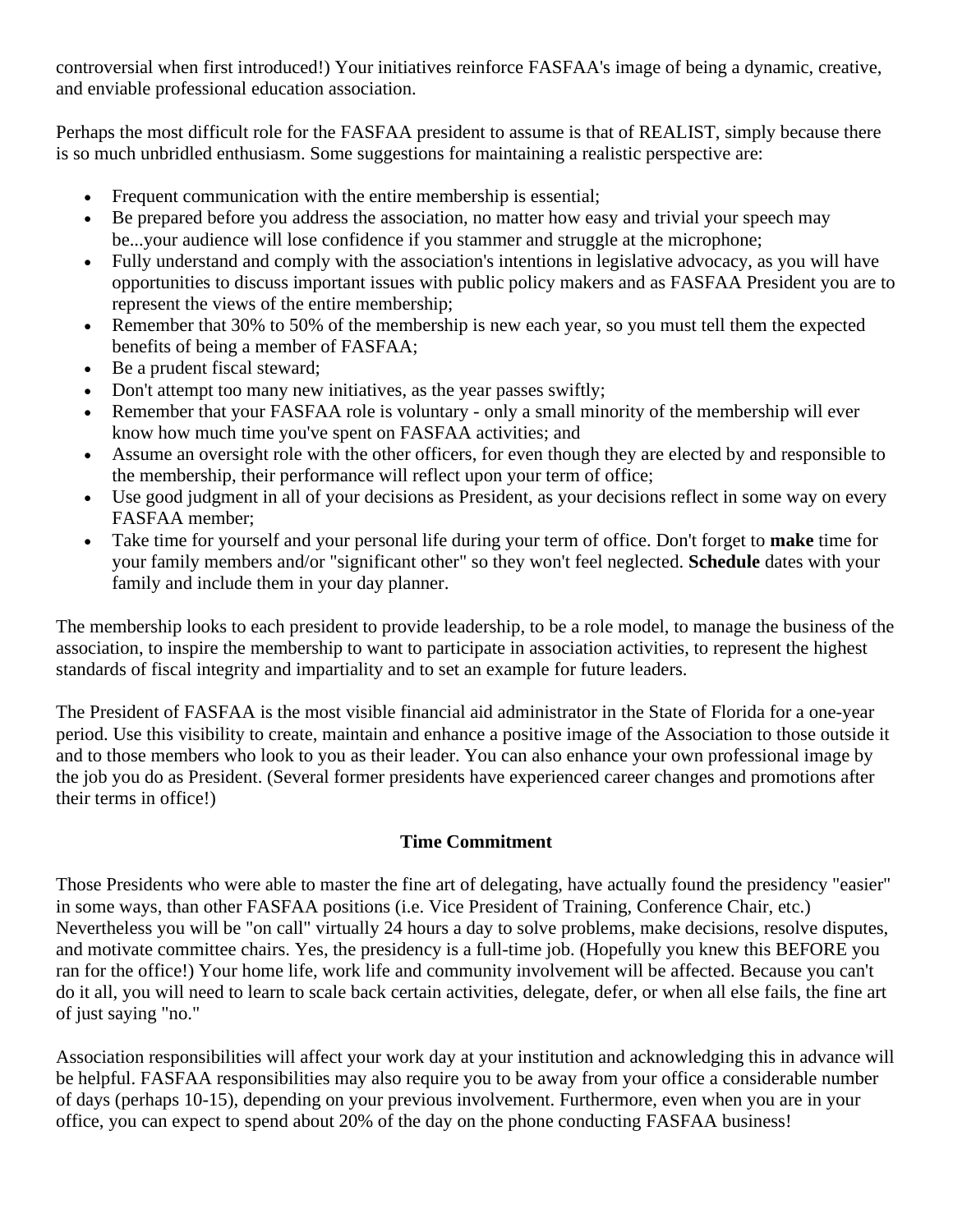To what extent and in what manner you should advise your supervisor of the time you are spending on FASFAA activities during the year is an individual decision (although it is expected that you would have discussed this issue prior to your running for office). However, this can be an excellent opportunity to show your supervisor your skills in strategic and operational planning, staff training and motivation within your office.

It is also a fine time to demonstrate the visibility you will gain for your institution during your tenure. Publicize your activities on your campus so that all are aware of the resource you bring to your school. Institutions that support professional development opportunities and encourage your participation may provide you with some relief for your office responsibilities, or at a minimum, be appreciative of your leadership role. You may want to consider in advance of your year as president inviting your supervisor to attend any FASFAA conferences and decide to what extent you should keep your supervisor or other administrators informed of your role, your activities and your time commitment.

## **How Association Work Will Affect Your Staff and Their Workload**

Obviously, the responsibilities of your "regular" job won't cease for a year, so it's wise to anticipate and manage this, especially since the job pays your salary! You should consider:

- Planning to work many late nights and weekends;
- Identifying and delegating some of your job tasks, yet being available for important decisions and deliberations;
- Advising your staff that you trust their judgment and have confidence in their ability to perform new and more challenging tasks;
- Providing ongoing positive reinforcement for any additional workload they may have assumed;
- Asking a secretary or student worker to be your unofficial FASFAA assistant during the year;
- Trying some different strategies to help you manage your FASFAA time more effectively, such as designating a certain period of the day for FASFAA calls, scheduling phone meetings instead of "playing phone tag," delegating as many FASFAA tasks as possible to appropriate committees, etc.
- Seeking ways to recognize staff through rewards, gifts and perks.

# **CHAPTER TWO**

# **PLANNING**

## **Effective Planning**

The key to ensuring that the year runs smoothly for the membership **and** for your own benefit regarding your job at your institution, is effective planning. The more you can have thought out in advance, the better prepared you will be during the year. In terms of handling the needs of your office, we offer the following advice: PLAN, PLAN, PLAN! There will always be unexpected issues or problems which will require time you hadn't anticipated, but with the expected activities on track, you can more easily handle the surprises.

## **Preparing a Two-Year Calendar**

One of the most helpful tools for planning your year as President-Elect and your year as President can be the development of a two-year calendar *for your own use*. It is very different from a calendar that you might publish as part of the Newsletter, indicating the major association events for the year. It is for you to keep on schedule for the activities you are responsible for, and for the decisions which need to occur. This activity should begin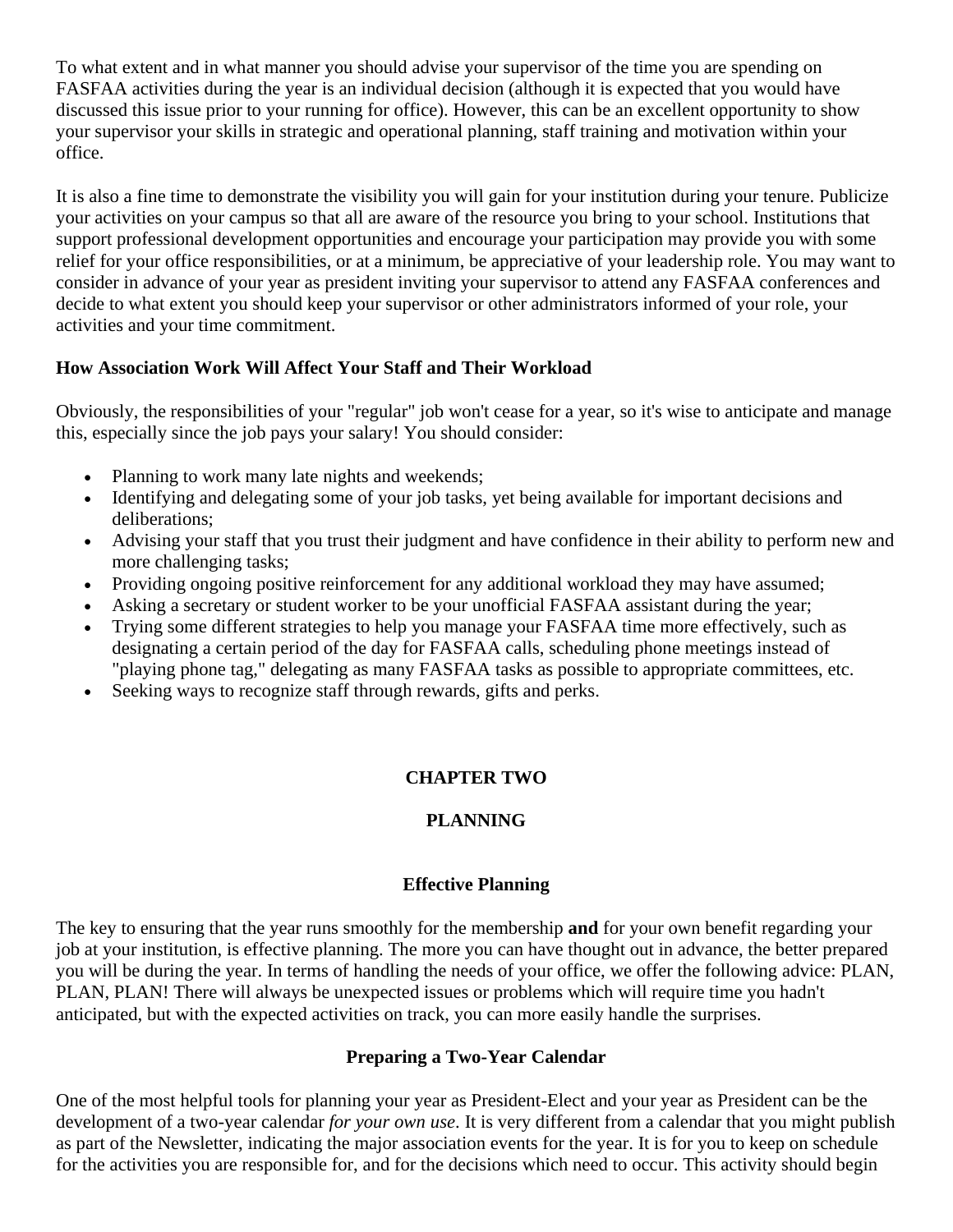as soon after you are elected as possible. By then you will already know when the upcoming conferences will be held, and although some specific dates have not been established, generally you will know in what month certain activities occur. For example, you can expect that SASFAA will hold a certain number of Board meetings and by the time your year as President begins, those dates will probably have been finalized.

Many activities occur routinely each year, but if you do not have a direct role to play in the activity, you may not want to list it on the calendar. You may prefer to map out all of these events on your calendar.

As President-Elect, you have a major responsibility for Nominations and Elections. You will see when you read the policy and procedure manual that you will need to work backward from the required dates to establish your own working timetable. For example, if you know that the ballots must be mailed prior to March 1, then you must allow for the other activities to be accomplished prior to that time.

The calendar can also be used as a timetable for establishing goals for yourself. Although most of the work is being done by committees, it can help a committee to agree upon a timetable for making decisions. If your calendar is used for this purpose, then you will need to make sure that you coordinate with the committee chairs. Following is a sample calendar which maps out the various events you may want to plan for. Remember, however, that the calendar which follows was based on a particular year; yours will vary depending upon the conference dates, etc.

|                                                       | President-Elect                 | President                                           |
|-------------------------------------------------------|---------------------------------|-----------------------------------------------------|
| July                                                  | Solicit nominations from        | <b>Attend NASFAA conference</b>                     |
|                                                       | membership                      | <b>Attend SASFAA Board</b>                          |
|                                                       |                                 | meeting                                             |
|                                                       |                                 | Identify and publish goals                          |
| August                                                | Make phone calls for            | Hold Board Meeting #1                               |
|                                                       | nominations if necessary        | Develop master calendar for                         |
|                                                       |                                 | publication to membership                           |
|                                                       |                                 | Send President's letter to                          |
|                                                       |                                 | membership or write                                 |
|                                                       |                                 | welcome for Newsletter                              |
|                                                       |                                 | Membership Directory to be<br>published             |
|                                                       |                                 | Begin preparing your remarks<br>for Fall Conference |
| September Meet with Regional Reps to<br>develop slate |                                 | <b>FASFAA Newsletter to be</b><br>mailed            |
|                                                       | Send letter to candidates       | Hold Board Meeting #2                               |
|                                                       | advising about conference       | <b>Attend Fall Conference</b>                       |
|                                                       | expectations                    |                                                     |
|                                                       | Get slate approved by           |                                                     |
|                                                       | <b>Executive Board</b>          |                                                     |
|                                                       | <b>Attend FASFAA conference</b> |                                                     |
| October                                               | Develop volunteer form          | Begin organizing FA                                 |
|                                                       | Select conference chairs for    | Awareness activities                                |
|                                                       | Fall and Spring conferences     | Finalize training activities for<br>year            |

Two-Year Planning Calendar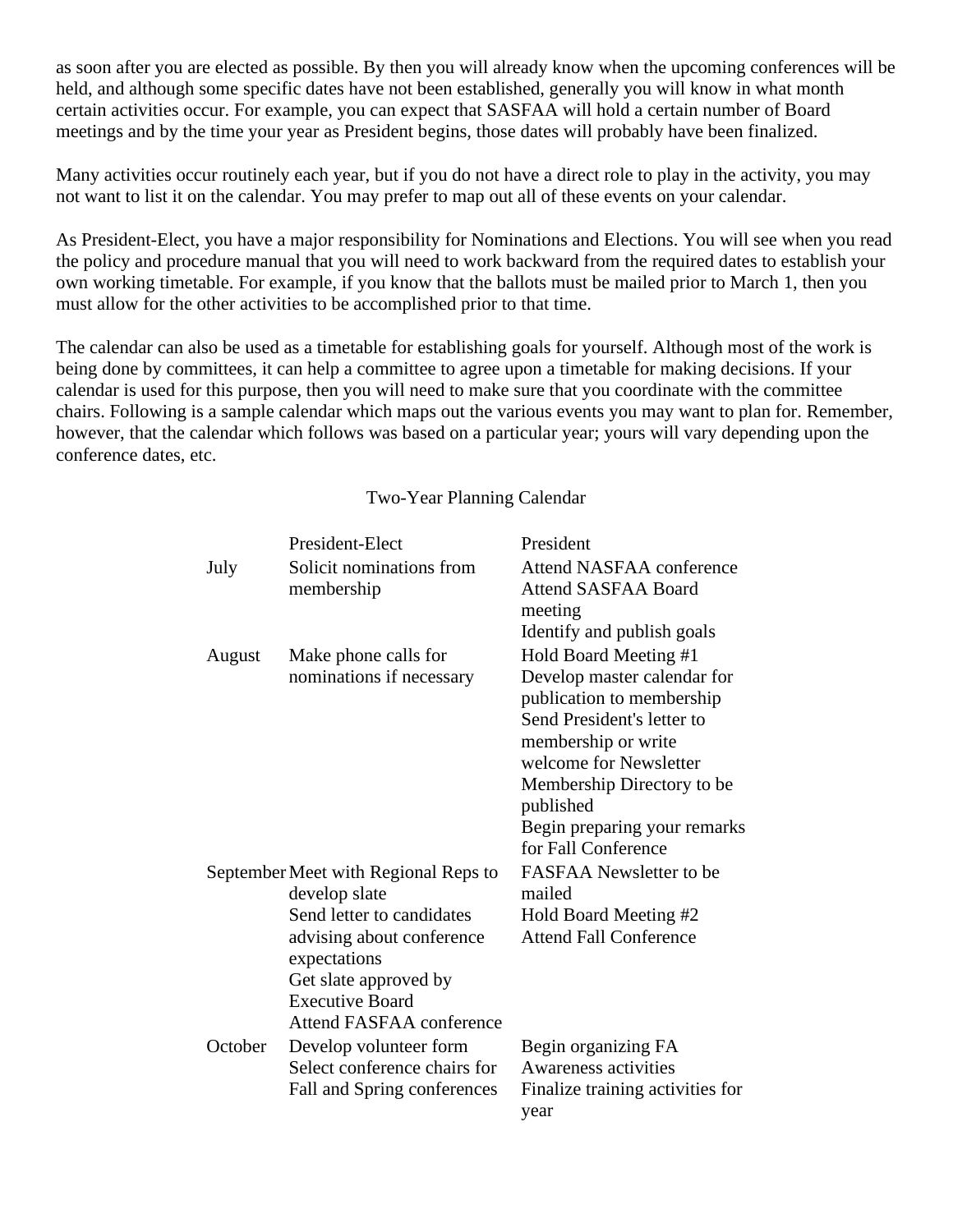|          | November Begin thinking of theme,<br>projects, possible<br>appointments, etc.                  | <b>Attend SASFAA Board</b><br>meeting                |
|----------|------------------------------------------------------------------------------------------------|------------------------------------------------------|
|          | December Continue developing plans                                                             | Hold Board Meeting #3<br>Send holiday cards          |
| January  | Mail volunteer form to<br>membership                                                           | FA Awareness Week/Month<br>Newsletter to be mailed   |
| February | Begin collecting responses<br>Mail ballots<br><b>Attend SASFAA President-</b><br>Elect meeting | <b>Attend SASFAA Conference</b><br>and Board meeting |
| March    | Count ballots                                                                                  | NASFAA Leadership                                    |
|          | <b>Attend Executive Board</b>                                                                  | Conference                                           |
|          | Meeting                                                                                        | Hold Board Meeting #4                                |
|          | <b>Attend Experienced Aid</b><br>Workshop                                                      | <b>Attend Experienced Aid</b><br>Workshop            |
| April    | Announce results of election                                                                   | Begin working on Annual                              |
|          | Meet with Treasurer and                                                                        | Report                                               |
|          | others to develop budget for<br>next year                                                      | Begin preparation for Spring<br>Conference           |
| May      | Have budget approved by                                                                        | Newsletter to be mailed                              |
|          | <b>Executive Board</b>                                                                         | Finalize speeches for Spring                         |
|          | <b>Attend FASFAA conference</b>                                                                | Conference and awards                                |
|          | Finalize appointments                                                                          | ceremony                                             |
|          | Revise FASFAA brochure                                                                         | Prepare for conference                               |
|          | Buy plaque for outgoing<br>president                                                           |                                                      |
|          | Begin planning the retreat                                                                     |                                                      |
| June     | <b>Hold</b> retreat                                                                            | Hold Board Meeting #5                                |
|          | Follow up with those who                                                                       | <b>Attend Spring Conference</b>                      |
|          | didn't attend                                                                                  | <b>Attend SASFAA Board</b>                           |
|          | Print stationery, brochure and                                                                 | meeting                                              |
|          | other forms                                                                                    | Finalize and mail Annual                             |
|          | Decide about having                                                                            | Report to membership                                 |
|          | FASFAA activity at NASFAA                                                                      |                                                      |
|          | conference                                                                                     |                                                      |

#### **Mapping Out Your Plan**

How often have you thought, "If I were President, I'd......." Well, now is the time for you to finish that sentence! Chances are that by the time you have been elected you have already had a number of ideas you'd like to consider. Begin to make a list of goals and ideas as early as possible. They can later be worked into your goals and your calendar. This section addresses ways in which you can put some of those ideas into place.

#### **Selecting a Theme**

Most recent presidents have had a theme for the year. This is something you should give careful consideration to before making a decision. You may wish to discuss some possibilities with a group of informal advisors or perhaps with the officers who will serve during your administration. As mentioned earlier, it should serve as a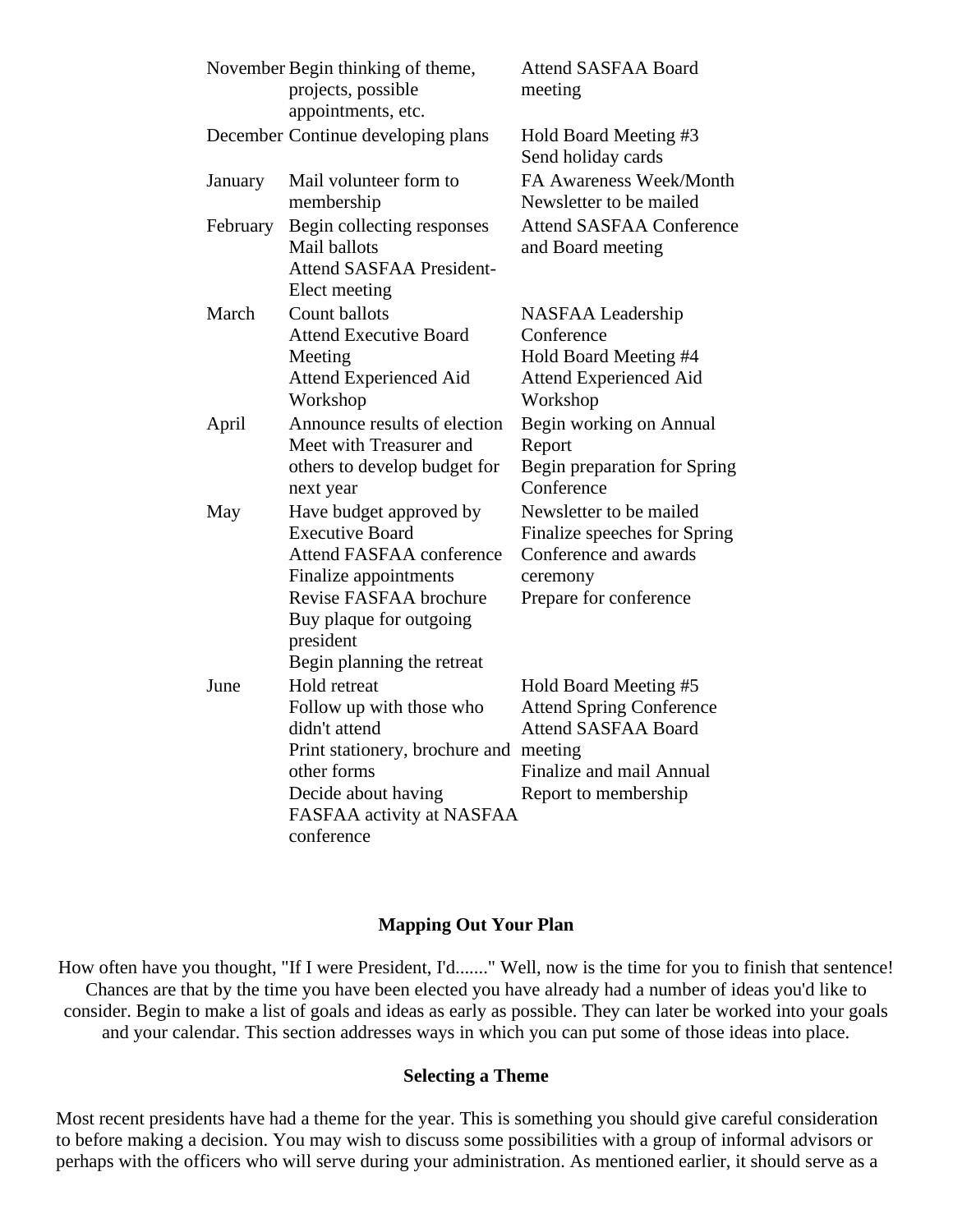foundation upon which the activities of the year can be built. It should have meaning for most or all of the members, be somewhat inspiring if possible, be concise, and it should be a theme that you can be able to talk and write about during the year. It can also help you to focus some of your ideas into a coordinated program.

Once you have some possibilities lined up, it may be helpful to ask yourself some of these questions: Why does the theme have meaning? How does the membership relate to it? Is it a positive thought? Does it relate to an event? Does it reflect your values or the perceived values of the membership and/or the profession as a whole? If you can answer these and it is something you feel comfortable with and the members won't tire of after hearing it for an entire year, you probably have a winning theme.

Here are some themes of recent years:

"Together We Grow, Together We Go Into the 21st Century" 1995-96 "Promoting Excellence Through Communication and Cooperation" 1994-95 "We Make a Difference" 1993-94 "Celebrating 25 Years of Excellence...Sterling Reflections, Glimmers of Gold" 1992-93 "Unlock the Potential" 1991-92 "Professionals With A Vision" 1989-90 "We Touch the Future" 1988-89

After you have decided on a theme and you have a general idea of what you'd like to accomplish for the association, you might want to spend some time thinking about any special projects or activities you'd like to put into place during your tenure. One of the wonderful things about FASFAA's existing guidelines is that there is room for experimentation and new innovations in addition to our traditional, long-standing activities. The reason you'll want to consider this early on is so that your structure can accommodate any of these new ideas you may have.

#### **Organizational Structure**

#### Members at Large:

Although the organizational structure is established in the Bylaws, there are some areas in which there is some discretion of the President involved. The structure of your Executive Board consists of six elected officers, five elected regional representatives, and up to five members-at-large. All of these positions have a vote on the Executive Board. However, FASFAA normally has more committees than is accommodated by the five member-at-large positions. This has been addressed in two different manners in recent years. In the first, committee chairs are appointed by the President and the President indicates whether that individual committee chair will be a voting member or a non-voting member of the Board. The non-voting committee chairs are usually included in all Board meetings but do not vote. Another method, used in two recent administrations, is to appoint committee chairs and group a number of similar committees under a member-at-large. In this manner the member-at-large is the voting member of Board and the individual committee chair is not a voting member; the rationale for this is to provide the voting authority to those who have a wider range of responsibility. It also helps the President by spreading the responsibility for committee management to other Board members.

#### Committees:

There are some standing committees which must be appointed each year. These are listed in the Bylaws and in the policy manual. Other committees are established at the will of the President. It will be your decision as to what other committees are formed. In virtually every year, there is a Membership Committee or Chair, a Newsletter Committee or Editor, and Federal and State Legislative Committees. Other committees, such as Public Relations, Research, History, Financial Planning, for example, have appeared from time to time based on the needs of the association or the current president. In addition, you will see that in previous years committees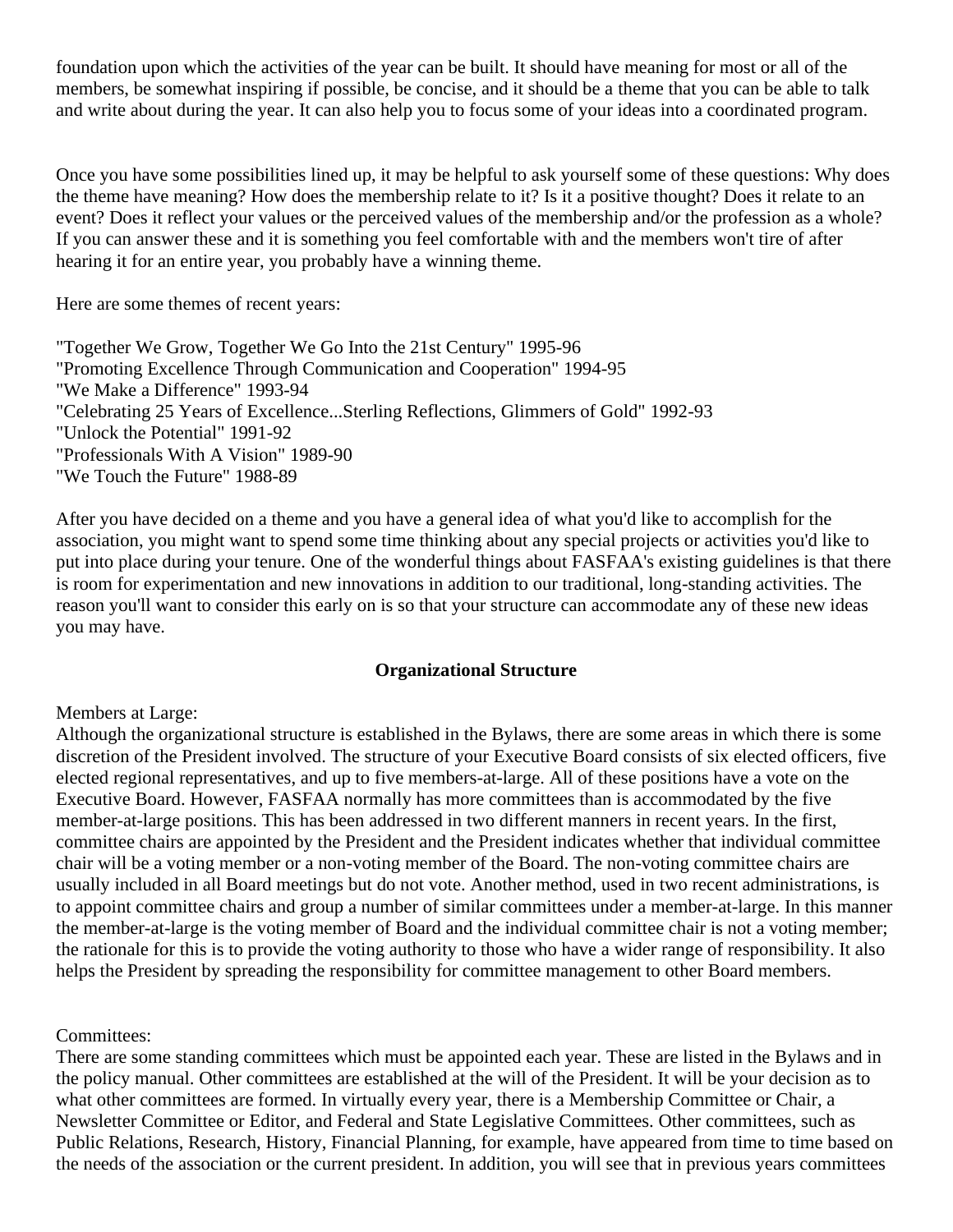have been formed to accomplish a specific project and the committee has either been named according to the project, or it has been grouped under a heading called Special Projects. How you structure this depends upon how many committees you wish to form and a variety of other factors.

It is also possible to assign a group to be responsible for a function without forming a special committee. For example, if you believe the association should do something to develop new leaders of FASFAA, you could choose one of three options: appoint a committee chair, assign the task to another committee (Training?) or make it the responsibility of the officers.

However you decide to set up the member-at-large positions and committee chairs, make sure that each member of your Board and each committee chair knows whether they are to vote or not. This should be indicated to them at the time you ask them to serve. You should also advise them who is expected to attend each meeting. For example, you may want every committee chair to attend every meeting of the Board; you may want to invite only those who have an action item for that particular meeting. Whatever you decide, be sure everyone knows the expectation and the necessity of meeting all timelines.

A major concern in selecting a structure is the cost to the association. The more committees which are formed, the higher the administrative costs for meetings and other such expenses. You should consider that it is usually not a good idea to assign too many tasks to one committee. On the other hand, although you don't want to have too many committees, they allow for wider participation of the membership. Look for balance between the cost and the number of participants.

#### Past Presidents' Council:

Each past president is automatically considered to be a member of the Past Presidents' Council; however, this council has not been active in every year. The Council has, historically, been given a project by the President to undertake and complete. You may wish to activate the Council during your year as President. The most important aspect of using the Council is to make the assigned project one that is relevant to individuals who may or may not still be active in FASFAA. Since many are retired, they do not have travel funds to attend meetings and some do not have recent experience. Thus it is important to consider very carefully the charge of the Council. Usually the Immediate Past President serves as the Chair of the Council.

## Parliamentarian:

You should also assign someone to be the official parliamentarian for the year. Ideally this person should be a *non*-voting member of the Board. The function of the parliamentarian is to make sure that business is conducted according to Robert's Rules of Order. In many years the parliamentarian's role has been expanded to include responsibility for making sure that policies and procedures are followed. It should be noted that the President still maintains the ultimate responsibility for these functions, but a parliamentarian can greatly assist the president in this role. As President, you should be thoroughly knowledgeable in running a meeting according to Robert's Rules.

#### **Goals and Objectives**

How you address your goals and objectives for the association is also of personal preference and your management style. Some presidents have made goal-setting an official function of the Board at its first meeting or at its retreat. This can be done as a group activity or in small groups. The success of this activity may be based on the individuals involved, the amount of time spent on it, the commitment to use the goals established as guidelines for the year, the degree to which the goals are communicated, etc. Other presidents have formulated two or three overall goals on their own and have put a structure into place to accomplish those goals without formalizing them.

Objectives are frequently set by each individual committee and for the most part are under the direction of the committee chair. If you have any specific objectives you think the committee should accomplish, these should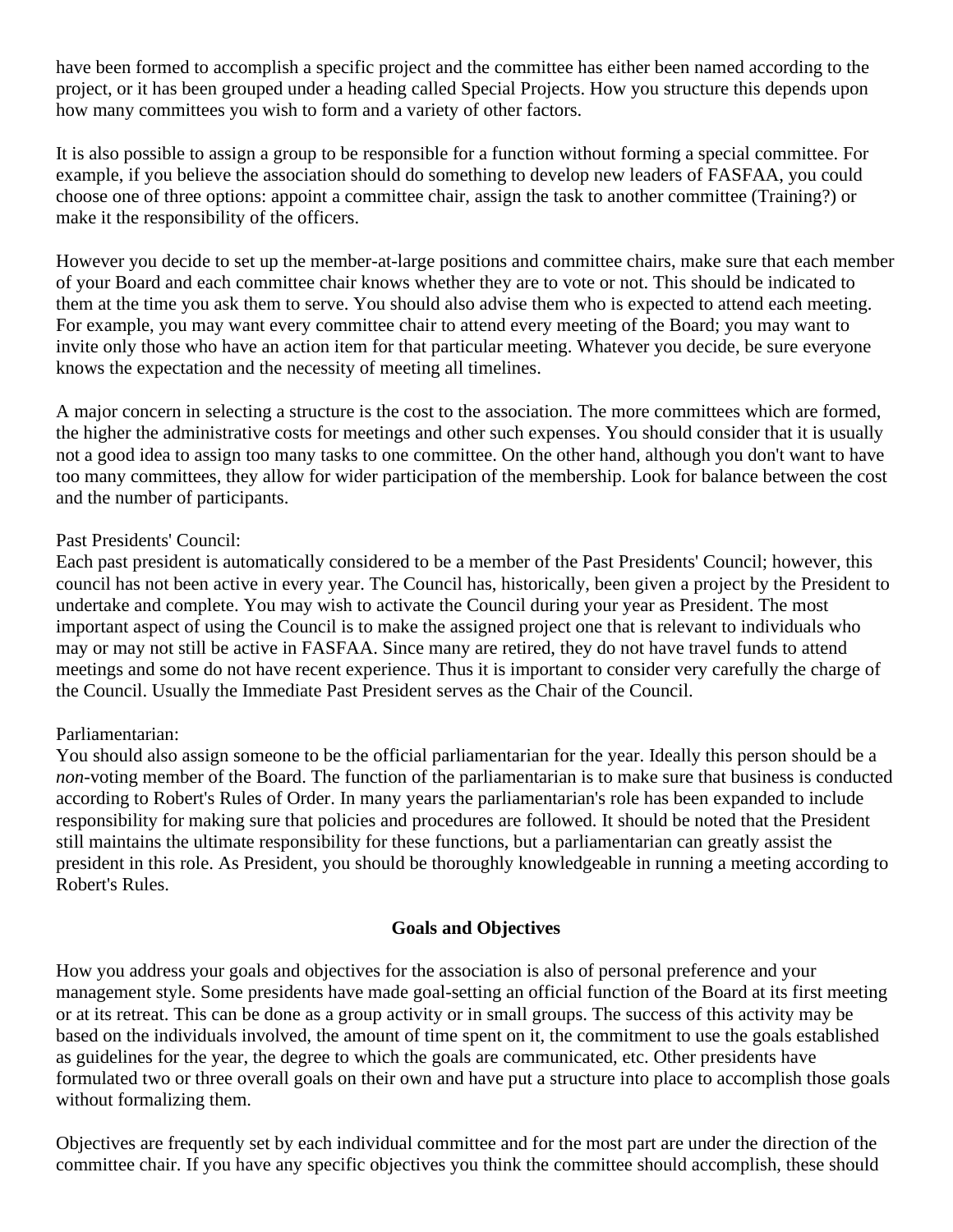be agreed upon in advance with the committee chair. How you wish to undertake the process of setting goals and objectives is entirely up to you.

# **CHAPTER THREE**

## **FISCAL MATTERS**

#### **Association Budget**

As the President of FASFAA, you are the chief operations officer of the Association. This responsibility carries with it a responsibility for the Association's finances, from the budget to the administration of the funds. Though it is easy to attempt to relegate all budget activities to the elected Treasurer, you will always bear ultimate responsibility for budgetary matters. As you prepare for your year, plan to include time for fiscal matters.

Communication with the Treasurer is essential. If you are elected the same year the Treasurer is, then you will have the advantage of working with the individual for one year prior to your term as President. This will allow you the opportunity to get to know the person and discover his or her strengths and weaknesses, giving you the opportunity to plan your oversight of the fiscal areas accordingly. If the Treasurer is elected the year you assume the presidency, you will need to begin dialogue with that individual soon after the election. Remember, even though the Treasurer was elected by the membership, you are the leader and bear ultimate responsibility for the Association and its finances.

## **Preparing Your Projected Budget**

When you are elected, one of the first tasks you face is deciding what you want to accomplish in your year. The start of this process is the dream phase, while the conclusion is reality. What you want to do, and what you can do are often two distinctly different things. Usually what you can do is a focusing of your dreams into the reality referenced above. Part of the reality you are called to deal with is your budget. It is your job, with the guidance of those around you and those you have selected to work with you, to create the budget for your year. As you begin this process you must ask the following questions:

- What do I want to do in my year?
- What can I afford to do in my year?
- What is the budget for the current year?
- Are we meeting budget?
- How much of an increase in budget can I realistically expect?
- What are my sources of revenue?
- Is there anything pending that could impact revenue?
- What items are in this year's budget?
- Which items in this year's budget do I need to keep?
- What items in this year's budget can I eliminate?
- What are the association's fixed expenditures?
- What are the association's variable expenditures?
- What are our current reserves?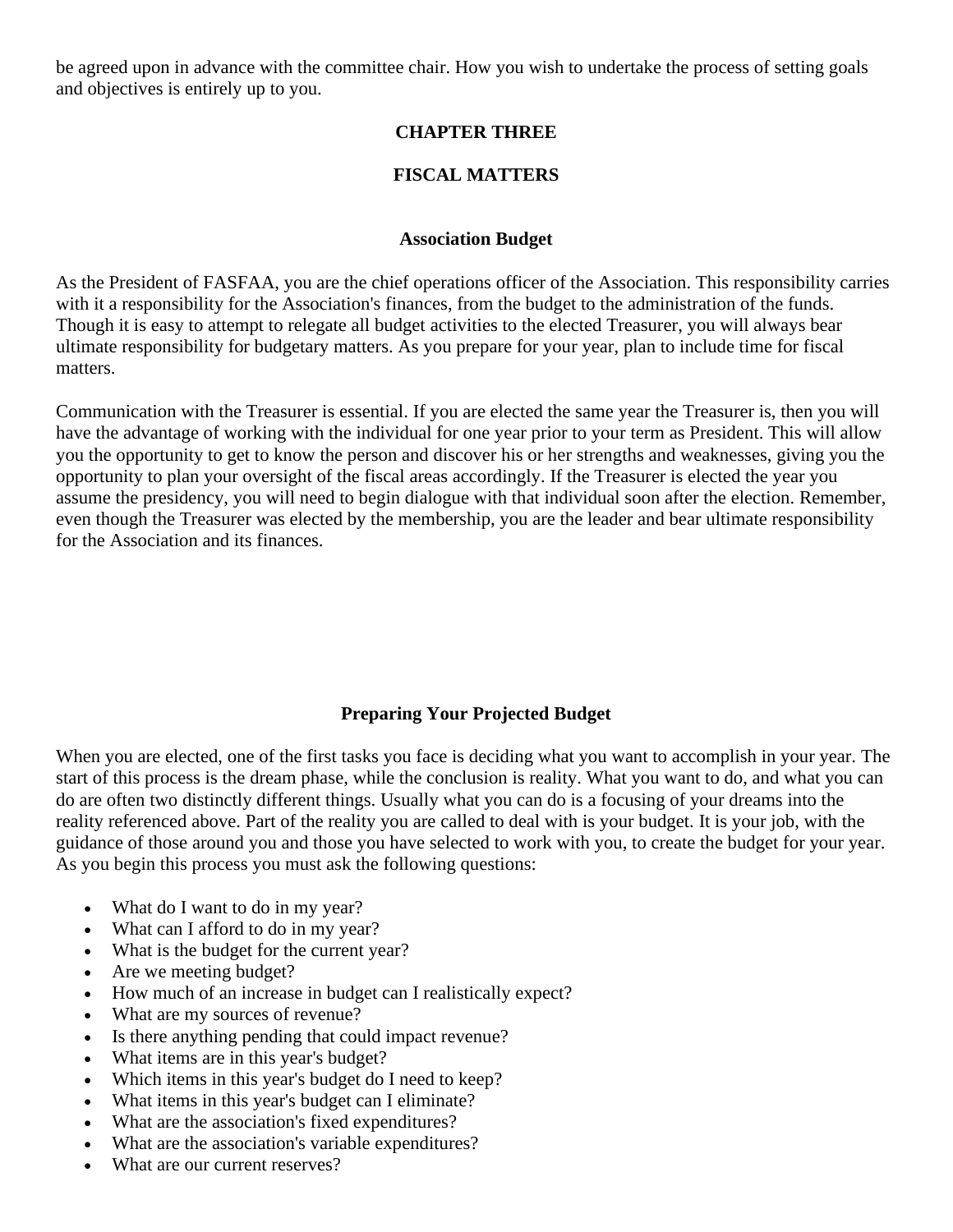- Are our reserves enough to cover an emergency?
- What are the association's liabilities?

When starting to construct your budget, begin by looking at budgets for the previous three years. Review the strengths and weaknesses of each and make assumptions for your year based on actual revenues and expenditures, allowing for changes in membership dues, conference fees, projected membership and sponsorship. Project the cost of the events and activities you would like to hold in the year you will serve as president. Add up your projected revenue and begin subtracting your expenses. When you reach zero, stop and re-evaluate. To project an increase in revenue beyond what has occurred over the last three years is not wise. If you over-project revenue, and break the budget, your year as president will be negatively stigmatized. Use sound judgment.

Cost projection is never easy. Try to estimate costs for the current year and add 5%. This is not perfect, but it is usually safe. The 5% will need to be adjusted if you take office in a period of high inflation.

One of the most difficult cost projections you have is for conferences. As you are establishing a budget, talk with the Site Selection Chair and find out what current food prices are. This is the area that is most elusive in conference costs. Care must be exercised in determining reasonable levels of sponsorship for regularly sponsored conference events, especially high-cost meal functions. Consultation with an experienced Vendor/Sponsor Coordinator is essential in understanding the impact that effective sponsorship can have on the success of future conferences (as well as the current event).

Estimating membership for your year is vital, since much of your revenue comes from membership dues and attendance at conferences. Looking at your environment is critical. You must know if anything could affect the size of FASFAA. Remember to look at potential state and federal reductions that could impact institutional budgets. If a school cannot pay memberships, then the number of members will decrease. Should you have an increase in the cost of FASFAA membership or conference fees in your year, anticipate a smaller membership.

You should be very familiar with the extent to which FASFAA relies upon sponsorship to conduct its activities throughout the year and how sponsorship impacts the budget. If there is an increase or decrease in sponsorship for particular events, there can be a dramatic effect upon the budget. As you prepare your budget, it is critical to know the percentage of revenue that comes from sponsorship, membership dues and conferences.

Work with other elected officers and committee chairs of the association to determine their budget needs. As you have an elected Vice President for Training, you must find out what his or her plans are and try to fit them into your budget. Remember, you are the President and this is your budget. If you feel any proposed expenditure is exorbitant or unnecessary, express your opinion up front. Be honest and candid with those who have some control over your budget, but stand firm if you feel you must.

You may wish to ask the prior Treasurer and the newly-elected Treasurer to work with you to establish your proposed budget. Don't hesitate to ask previous presidents and treasurers about their experiences with budgeting. Each one has a success story and a failure to share with you. By utilizing their collective knowledge and experience, you can avoid some of the pitfalls that you might otherwise face.

#### **Understanding the Nuances of FASFAA Finances**

FASFAA uses the cash accounting method of keeping its fiscal records and follows generally accepted accounting principles. This statement is taken from the Policy and Procedure Manual. Though this tells you the system we use, it does not provide you with the nuances of the system.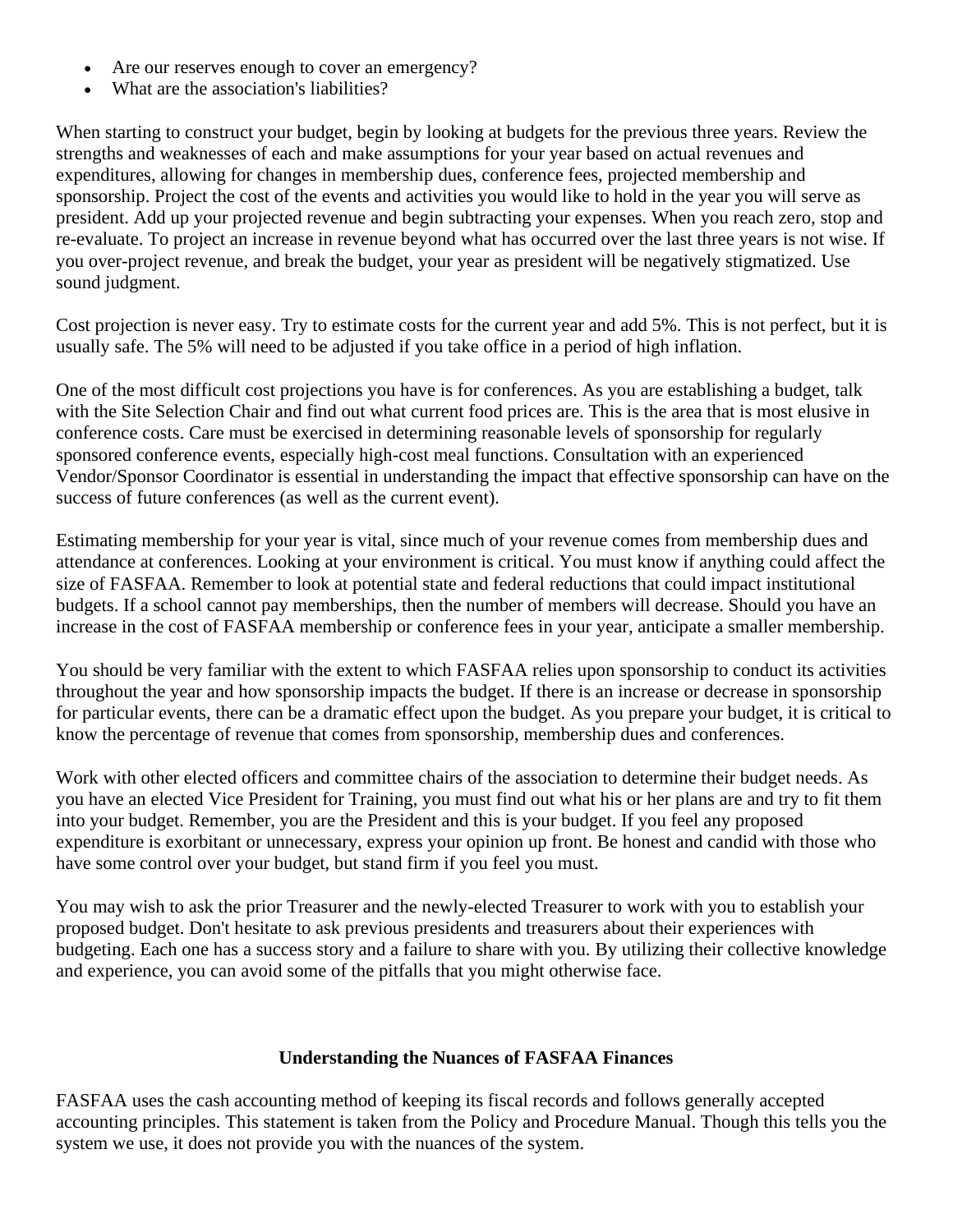The cash accounting method is a relatively simple accounting system and works well for an association like FASFAA where we have relatively stable monthly receipts and expenditures. One of the faults of this system is that it does not adequately reflect the true standing of the association. An example of this is when we receive pre-paid dues. Though we have received the money, the funds are really not available for use in the current fiscal year. Since we must recognize this, we often have to create new funds to keep our records in order, or we must carefully notate files to recognize income or expenditures for previous periods. Generally the Treasurer is charged with the oversight of this process, but as President it behooves you to take note of the potential problems of our system. In this system the following constitutes a set of books:

- Cash Disbursement Book
- Cash Receipts Book
- General Journal
- General Ledger
- Trial Balance

You should make sure the Treasurer is cognizant of these needs and that appropriate documentation exists for your annual audit.

Additional statements in the Policy and Procedure Manual require that the fiscal records of the association be maintained by the treasurer, all fiscal records will be reviewed at least annually at the close of the fiscal year and that fiscal records of the Association are open to the membership. Again, it is your responsibility as the chief operations officer to make sure these statements are true.

The Executive Board is charged with the responsibility for overseeing the budget and as such operates as the Budget Committee. It is important to make sure that all Board members understand the finances of the association, can properly read budget performance summaries, and take appropriate actions regarding the budget. The Board is also charged with the responsibility for determining how the audit will be performed.

Plan to review the budget regularly with the Treasurer on a more frequent basis than at Board meetings only. For example, you may wish to do so on a monthly basis and just prior to each Board meeting. This will help to ensure that the finances are being monitored frequently and by more than one person. It will also help you to address any questions which may arise at Board meetings and to take heed of trends which may be occurring. You may also wish to consult with key committee chairs to help ensure that they understand the importance of self-monitoring their specific budget lines, as they will be approving expenditures for their committee activities.

Though the Treasurer is authorized to pay bills, you will often have the responsibility of approving expenditures. When reviewing a bill, make sure that every expense is legitimate, that policy and procedure has been followed and the expense is in the best interest of the Association. The Policy and Procedure Manual has outlined what legitimate expenses are. If you follow the guidance provided and use good judgment, you should not have problems in this area.

In all organizations the unusual happens. Many times it is not covered in the budget or in policy. Should this happen, and it probably will, you must make a decision that will require sound leadership. Whatever decision you make, it is imperative that you communicate it to the Executive Board as soon as possible. If a decision cannot wait until the next Board meeting, you may need to conduct a meeting via telephone to obtain a vote. Be sure to follow the procedures outlined in the policy manual for conducting telephone meetings in which voting occurs. A budget is a guide, and many times a guide must be altered to accommodate reality. Though significant changes should be avoided, when they are necessary you should feel free to move forward with them. One fiscal area that frequently requires the interpretation of policy regards sponsorship. You should be extremely familiar with the sponsorship policy and be prepared to assist the Treasurer and Sponsorship Chair if a situation arises that requires your good judgment.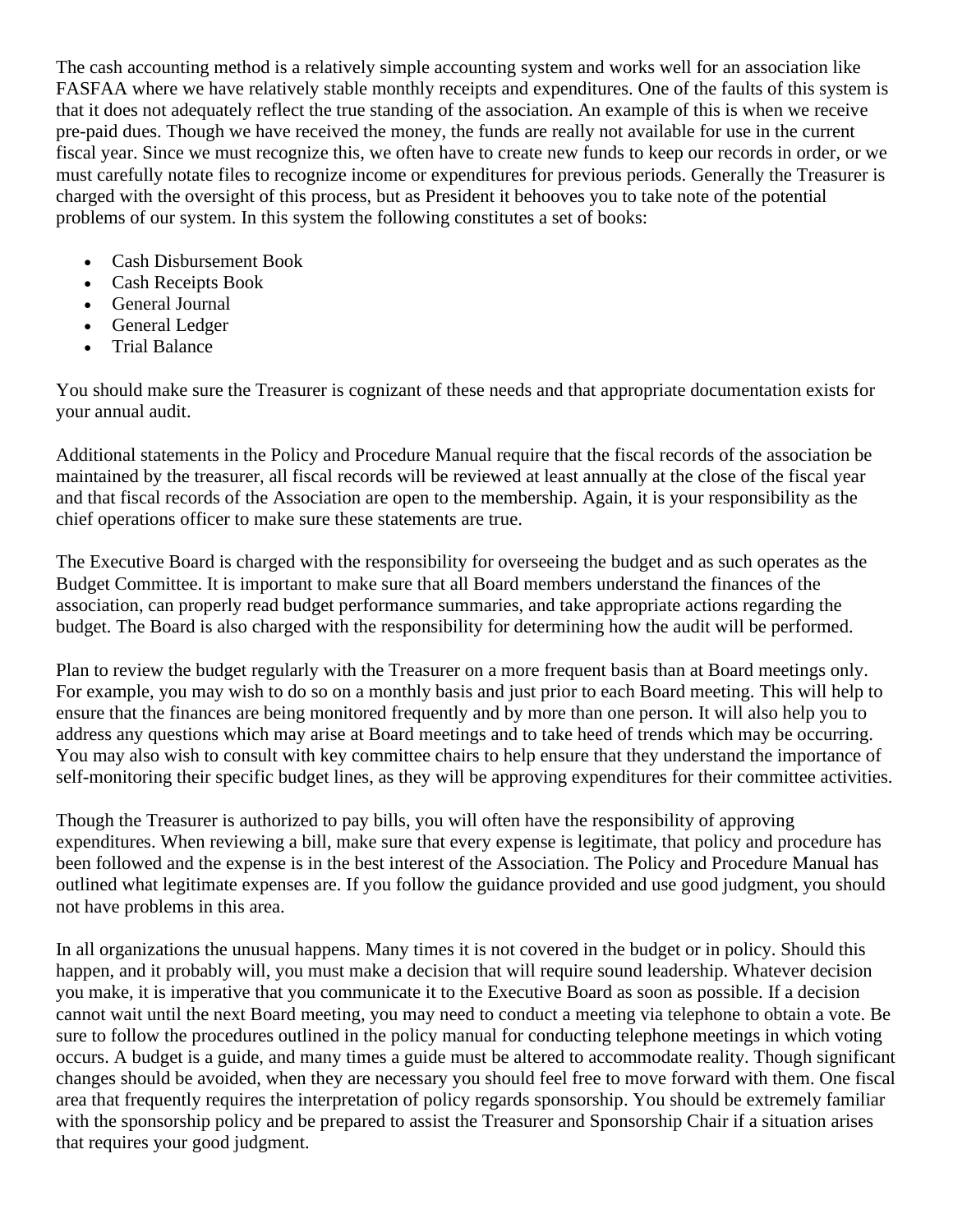If you always remember that the Association's finances are not your own, and that you are the individual entrusted by the membership to guarantee a sound fiscal program, you will understand the serious responsibility you have to the membership. Leave the finances better than you found them and make changes to the system as appropriate.

# **CHAPTER FOUR**

# **YOUR VOLUNTEERS AND ELECTED OFFICERS**

#### **Nominations and Election Responsibilities**

Nominations and election responsibilities will impact your tenure as both President and President-Elect. The first time you will address this area will be as President-Elect as you will chair the Nominations and Election Committee. Your second experience will come as President when you will oversee the President-Elect as chair of this committee. Both responsibilities are important and deserve your careful attention. As the chief elected officer, you have a responsibility to the Association to ensure the continued growth and success of FASFAA beyond your year as President. Though it is easy to look at your year as your only priority, and you will naturally give it the bulk of your attention, you have been elected to strengthen the foundation of FASFAA. It has been said that you can tell a good leader because in the leader's absence the organization can continue to function. If we fail to provide strong leadership after we leave the presidency, our success as leaders is questionable.

As President-Elect, your duties with regard to nominations and the election will include the creation of a timetable, solicitation of suitable nominees, review of the nominees by the Nominations Committee, correspondence with candidates, a report of recommendations to the Executive Board, preparation of voting materials, supervising the voting, counting of ballots, notifying the candidates and membership of the winners and destroying of the ballots. As you can see, this is a very time consuming project for which you need to schedule sufficient time.

When you assume the presidency, your focus on nominations and the election is more managerial. You have the responsibility to make sure the Nominations Committee follows the By-laws and policy and procedure; to make sure the schedule of events for nominations and the election process is accurate; to review the potential list of candidates prior to the Executive Board meeting to confirm that they meet the qualifications for office; to arrange for the conference committees to schedule appropriate amounts of time to allow for the Nominations Committee reports; to present the candidates in a general session and obtain approval of the slate by the membership; and to make sure that the election procedures are followed. Further, as President you have the responsibility to ensure that the newly elected officers and Board members are assimilated into the governing structure in an orderly manner. Though you do not have the responsibility of carrying out the nominations and election process, you are still an integral part of it.

#### **Timetable for Nominations and Election**

As President-Elect, one of your first actions should be to establish a timetable for the nominations and election process. Guidelines for this are found in Article VI, Section 2 of the Association By-laws and Section 5.1.1 of the Policy and Procedure Manual. Upon your election you should acquaint yourself with both of these documents as your position as Chair of the Nominations Committee begins the day you become President-Elect. Since this guidance is clear and accurate, our focus will be on events prior to July 1 and additional suggestions to enhance the information for the other periods of time.

Upon election you must begin soliciting recommendations on potential candidates from current leaders, past leaders and the membership in general. It is equally important that you evaluate potential leaders based on your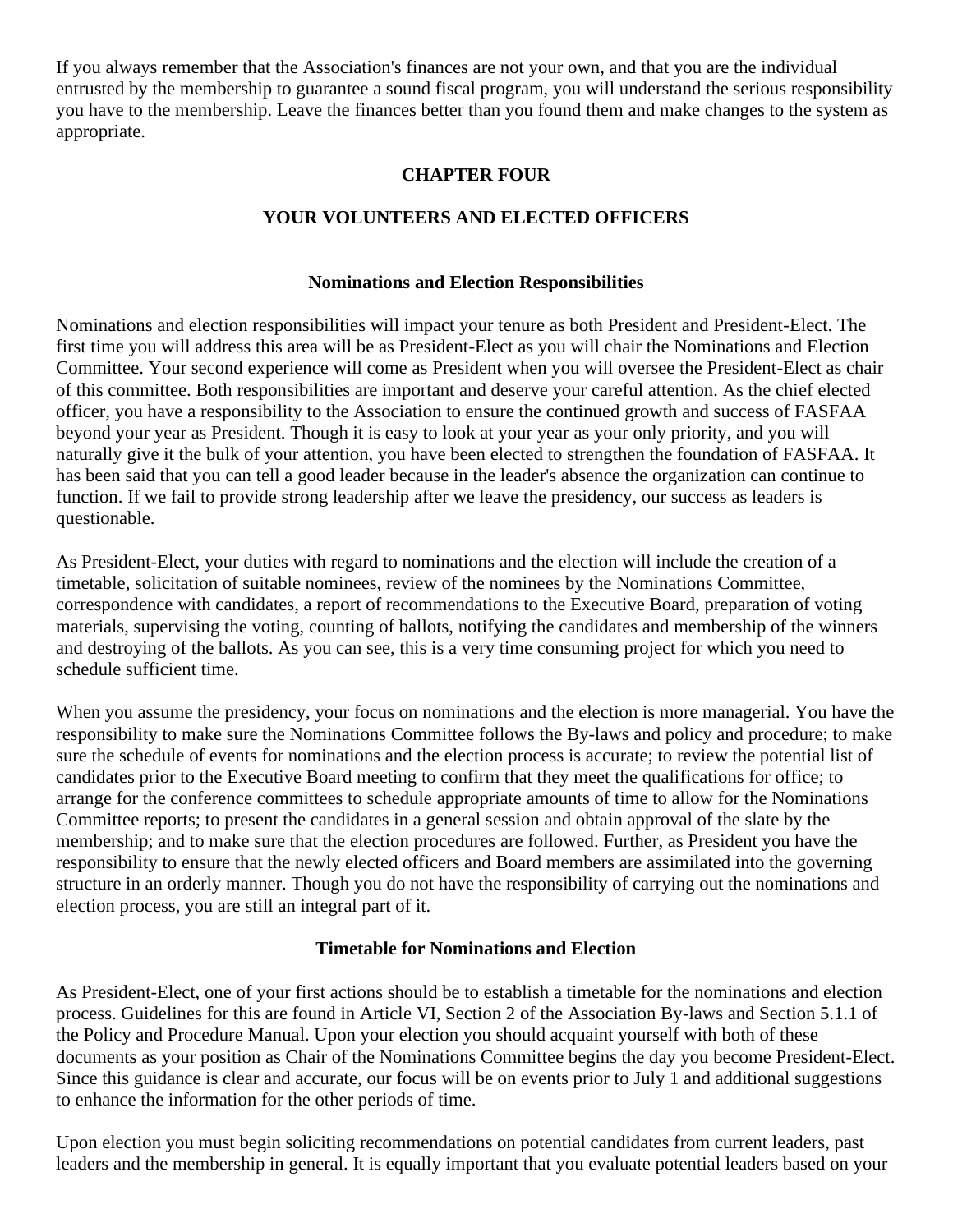past experience with them. Individuals who consistently rise to the top should be contacted and encouraged to run. If the person you are interested in is not in a director position, you may want to speak with the director first to ensure support of the person's candidacy. Though a supervisor may allow a person to run once they have been asked, they may not give the person the support needed to accomplish the task. All individuals contacted should be encouraged to speak with their supervisors for approval, prior to allowing their names to be submitted to the Nominations Committee.

Though the time line established for the Nominations and Election Committee indicates that July or August is the time to send out the solicitation for nominations, you are encouraged to begin this process as soon after July 1 as possible. Since some positions will have only one person nominated, if you wait until August your time to locate additional qualified nominees will be dramatically reduced. This is even more important if the Fall Conference is scheduled for September instead of October. Allow yourself the time to carefully review the list of nominees and locate additional nominees if necessary. If you wait until August, you may not be able to do this.

Your committee is made up of the Regional Representatives. You should involve them as soon as possible so that they can solicit candidates for officer positions as well as regional representatives.

In June you should develop your form for solicitation for nominations. If the sitting Executive Board will authorize the expenditure, you could have this document printed in June so that it will be ready to mail in July. Though this may seem insignificant, when you work with printers you discover that allowing a few extra weeks is always in order.

Another issue when selecting candidates is the rare occasion when you have too many nominees. The Nominations Committee has a job to do, and that includes presenting the slate of officers they feel are the most qualified. Though it would be easy to submit every name nominated, this is not in the best interest of the Association, and enhances the need for a special fun-off election. As difficult as it may be, select the individuals the committee feels are most qualified and submit only those to the Executive Board.

A crucial issue is how you inform nominated individuals they were not selected. When corresponding with these members, remember that they were willing and very possibly capable, so protect their dignity. Make them feel valued and, if appropriate, find them a place of service on one of your committees during your year. Keep them involved! You should inform individuals not selected as soon after your meeting as possible. You should do this in writing.

Confidentiality is mandatory for the Nominations Committee. As Chair of this group, you must demand that your conversations not be repeated outside of your deliberations. If your ability to discuss the candidates is hindered because your committee does not understand this, you are not fulfilling your role as Chair. Give explicit instruction at the start, and if at all possible, in writing before the Nominations Committee meets.

When the candidates are presented to the membership, be prepared for nominations from the floor. They do happen, and if you seem to be confused, the process will not move smoothly. Read your policy section on this issue. We are an organization based on parliamentary rule, so do not view these nominations as an attack on you or your committee's effort, but rather as members exercising their rights and responsibilities.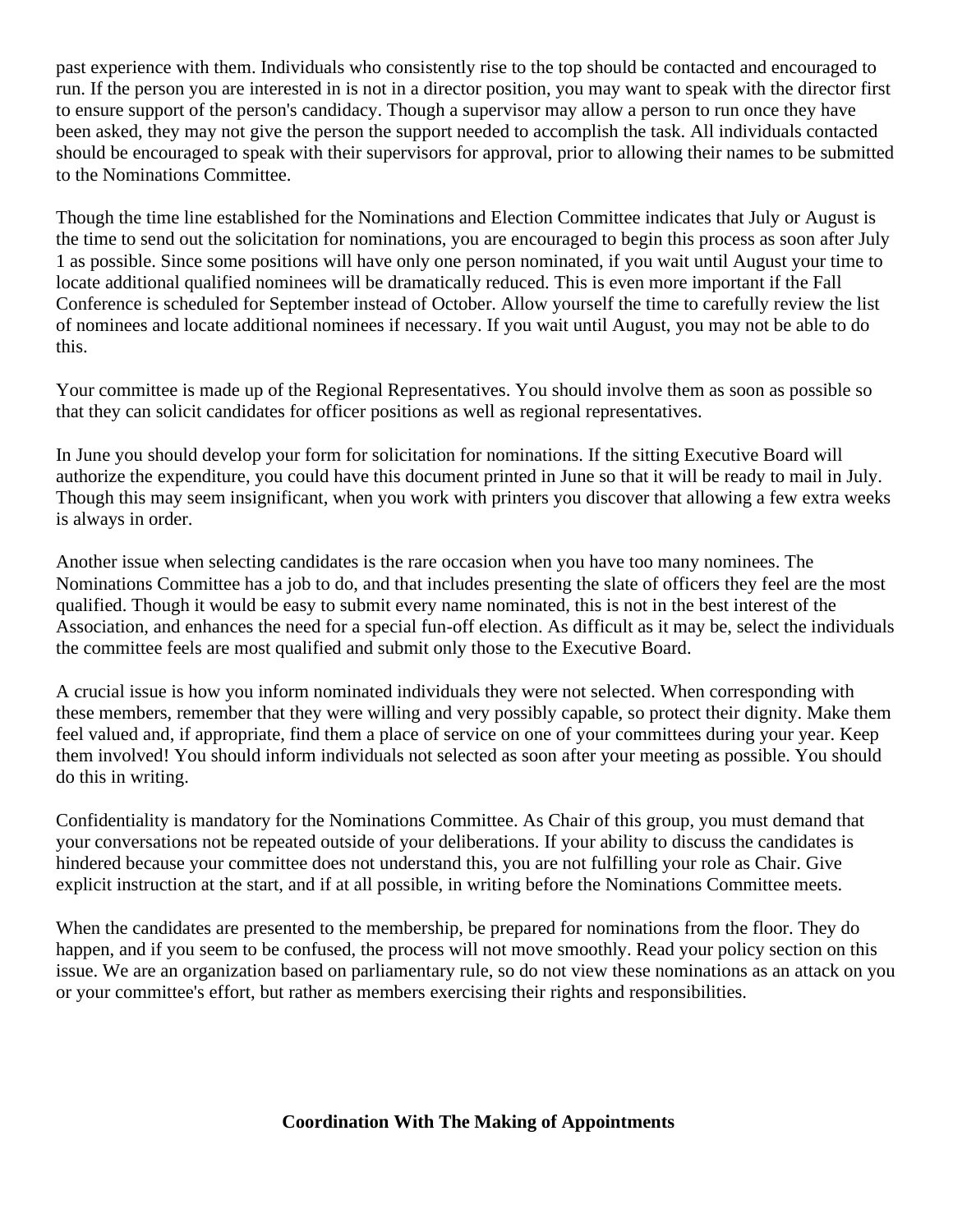Earlier it was stated that you should look at individuals nominated as potential candidates for service in your administration. Though you should not do this to the detriment of your year, it does build camaraderie when you appear inclusive of those who have been nominated for a position, or those who lose an election. Even the least experienced individual can provide some service in a non-crucial area.

As you plan your Board, you might want to review the people who are nominated for positions and make plans to include them as an active part of your Board or as chair of one of the committees you must assign. This gives them the opportunity to provide service to the organization, which may help them prepare for future elections. By including them, you are also building the new leadership of our organization, thus laying the leadership foundation we referred to earlier.

Since you chair the Nominations Committee, you will have at your disposal the biographical information on these individuals. You will also have the opportunity to discuss their strengths and weaknesses with others, which will help you decide the best areas in which to use their talents. It will also help you decide if they should be utilized as voting members of your Board.

If you feel it is impossible to use someone, use your best people skills to inform them they have not been selected. With the caliber of individuals in FASFAA, you will usually not face this concern.

## **Special Aspects of Volunteer Organizations**

There is a great difference between a volunteer organization and one which pays its workers. And although the skills required for successfully administering volunteer organizations are the same ones, people's perspectives are different. The leaders of a volunteer organization must often *persuade* participants to do the tasks necessary.

Milton Greenberg of American University has stated, "Many volunteers take their obligations seriously, but others feel free to shirk or postpone them. Many well-known people lend their names to an organization's letterhead but never participate beyond that. Fortunately, in most such organizations, a small, dependable cadre of volunteers exists that can be counted on to do most of the work. Ironically, the volunteers behave as though the volunteer commitment were, in fact, paid work."

It is important to recognize that each FASFAA member has a full-time job, just like you. And although you have made a commitment to serve in a capacity that will require a great deal of your free time over the next few years, not all members will share the same level of commitment, nor feel the same responsibility.

It is a common problem in a volunteer organization for some of your volunteers to fall short of your expectations. Work, family, and other factors can impact someone's ability to participate to the level you had planned. That's why the concept of teamwork within FASFAA is so essential: your best team members will pull together to fill the gaps when someone else doesn't come through. Your challenge as president is to maximize the abilities of your volunteers and minimize the number of appointees who cannot or do not carry out the responsibilities they have assumed.

#### **Soliciting Volunteers**

During the year you are President-Elect, you will want to solicit volunteers from the membership. This should usually occur no earlier than mid-year, as you do not want to conflict with or confuse the current year's activities. A variety of different types of forms have been used. They can be distributed at conferences, mailed to each individual, included in the Newsletter, and/or disseminated at training workshops and regional meetings. The Appendix contains samples of volunteer forms which have been used in the past.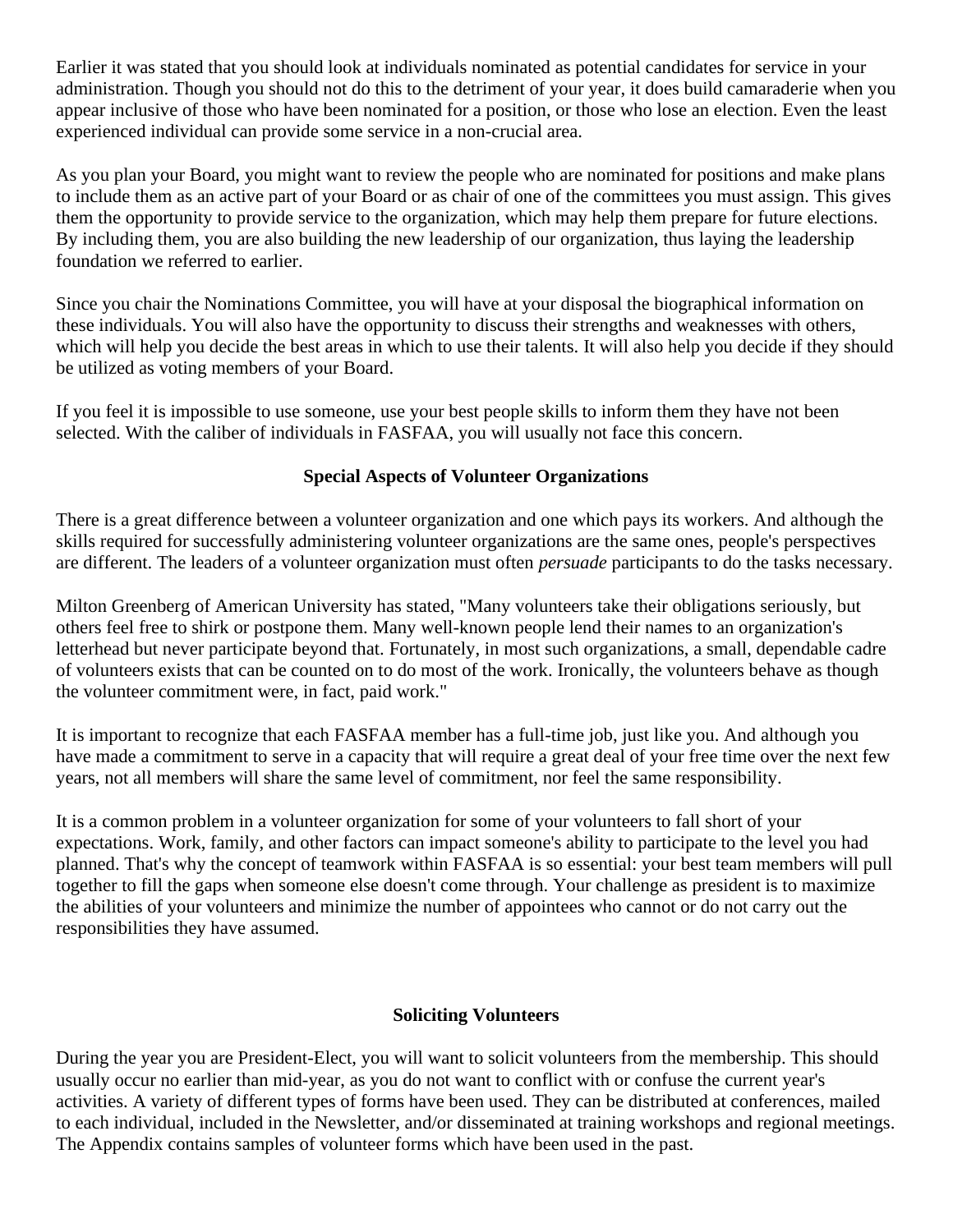Once the forms are returned, you may wish to enter the information into a database or listing for future use. In making your leadership appointments, you may not need to refer to the forms to any great degree, however, at some point you will need to provide the data to your committee chairs for their use in making committee appointments. Some organizations, such as NASFAA, require individuals to submit a volunteer form in order to serve on any committee. Although FASFAA has not been quite so strict in adhering to that rule, FASFAA does make every effort to ask the volunteers to serve in some capacity.

## **Considerations of Making Appointments**

Although several of the individuals you will work with during the year are elected by the membership and are responsible to the membership, it is your job to help them succeed. In addition, there are many others who you will need to appoint to various positions. One of the best ways to help your elected officers is to surround them with capable appointees. These appointments can mean the difference between a very successful year and a mediocre one.

First, you will want to strike a balance between enthusiastic individuals with no past record of service along with those who have a record of responsibility and accomplishment. By all means, we want to encourage volunteerism and assist our members in becoming active within the organization. The key, however, is in making sure that your appointee has the background, skills, experience, or potential for the job. Volunteers with little or no experience within the organization would probably feel more comfortable serving on a committee or as part of an informal team than as a member responsible for a major function of FASFAA. Because you want to create positive experiences for new members, you would not want to place someone in a position where the person will not be successful. This can discourage their future involvement in the association. In making appointments, review the person's past record of performance. Has he or she held offices previously? Did the person perform responsibly and effectively? How did the person interact with committee members/Board members/the membership at large? Is the person people-oriented or task-oriented?

For some positions, special skills, equipment, or knowledge is necessary. Be sure to consider this as well. For example, the Membership Chair is usually required to have a computer to house the membership database; the Site Selection Chair must be able to travel frequently to visit sites; the Newsletter Editor should have good writing and editing skills. One way to match positions with appointees is to first make a list of the "qualifications" needed for each position, then identify the talents of the people you are considering.

The third consideration is that of diversity. You will want to strive to achieve representation from all of the various groups within FASFAA. A balance should be sought regarding culturally diverse members (racially and ethnically); males and females; representatives of the various sectors (community colleges, state universities, private institutions, proprietary, vocational/technical, lenders, etc.); regions; very experienced and less experienced. You may wish to establish a particular goal for each committee, such as having at least one new member on a committee, or having a vice chair who can assume the chair the following year.

Because conferences play such an important financial, educational, and social role for FASFAA members, selection of effective conference chairs is essential. When selection the chairs, you will want to pursue an individual who has experience with conferences. The critical nature of a conference should lead you away from a novice for this position.

Although you will want a seasoned individual at the helm, you will also want to involve new people on the committee in order to have experienced conference chairs for the future. Make sure your chairs are strong and well informed, and most of all, make sure they keep you informed throughout the planning process.

It is important to remember that the results of the election will play an important role in selecting your appointees. Be sure to allow for some last-minute revisions based on the election outcome. As stated previously, you may wish to appoint members who ran for office but did not win the election.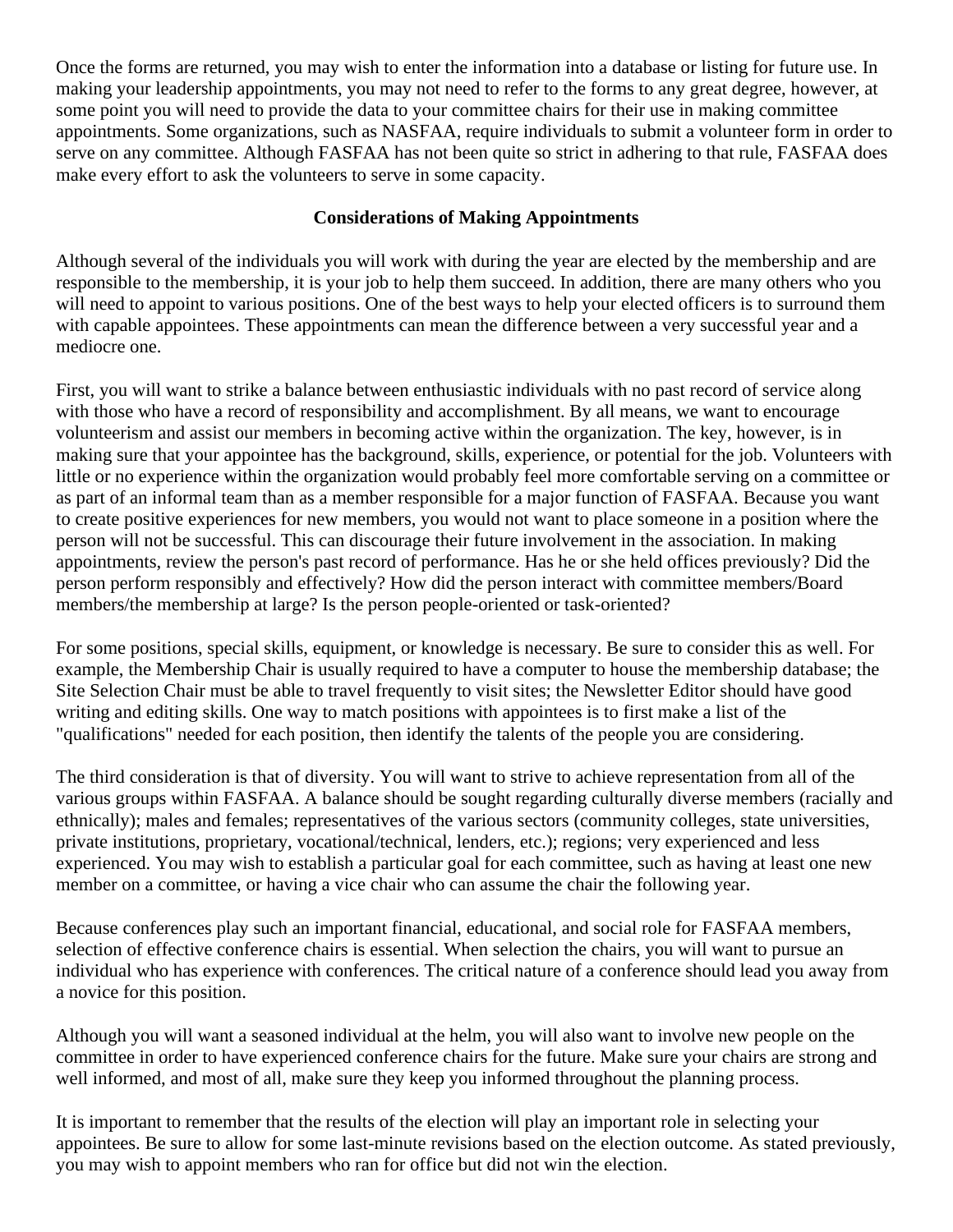Although the President is not responsible for appointing all committee members, he or she does approve the appointments. Thus it is essential to communicate the considerations of making appointments with your committee chairs and the Board members who chair committees. All of the effort you spend in making appointments which are representative of the membership's various groups will be subverted if your committee chairs make their committee appointments without regard for these considerations.

## **Timetable for Making Appointments**

You should be thinking about your appointments as you start your year as President-Elect. By midyear you will probably need to appoint, at a minimum, the Fall Conference Chair, as a great deal of lead time is necessary for that position. By April you will know the outcome of the election. It is a policy of FASFAA to invite all of the incoming elected officers to the Executive Board meeting just prior to the Spring Conference. By the Spring Conference *before* you take office as President, you should have the majority of your appointments made. Shortly after July 1 you should be able to announce all of your appointments to the membership.

## **Support Functions**

Printing, distribution, inventory, membership mailings and other related functions are discussed here as support functions because they support all of the other activities of the association and are vital to having a successful year. There should be a coordinated effort to make sure that these functions work together smoothly, and it is the president's responsibility to ensure that this occurs.

During your year as President-Elect, you should begin to think about how you will set up these functions. Your Board and committee chairs will need a supply of stationery, FASFAA brochures, envelopes, FASFAA Flashes, FASFAA ribbons, and thank you notes as soon as the year gets underway. You may wish to start by examining the budget from the prior year on expenses related to such items and determine if we are spending too much or not enough on our printed materials. If our budget is excessive for stationery, for example, you may wish to use photocopies when mailing something to the entire membership instead of original letterhead sheets. Once you determine the amounts needed, who will store them? You may wish to appoint someone to handle your inventory, such as someone who is near the printer which is being used. This person can keep track of how much is being used and can advise you of when more needs to be printed. By checking with the Treasurer as you formulate your budget, you will know how much to have printed to get started and how much you'll need at various points throughout the year.

Be sure to get your materials printed as early as possible. Once all of your appointments have been made and you have verified everyone's phone numbers, your letterhead can be printed. Revisions to the FASFAA brochure can be made ready at the same time. Regional representatives and other Board members and committee chairs will need a supply of these.

One activity which can use substantial amounts of your time unless you plan accordingly is planning your Executive Board meetings. For your own use, you'll need to develop a mailing list of your Board members and committee chairs for mailings to them. Even if you wish to communicate primarily through electronic means, regular mailings should also be sent. You may wish to appoint the Secretary to send agendas of upcoming meetings; or whoever you have designated to coordinate the meeting (member of site selection committee) to mail the directions to the site, etc. At the meeting itself, either the Site Selection Chair or member can attend to details concerning rooms, room arrangements, payment, food, and all of the other necessary details which make for a smooth meeting.

Mailings for the entire membership are a coordinated effort of the Membership Chair (who supplies the labels), the Board member or committee chair (who determine when and what is to be sent), and the organization that may be doing the printing, folding, inserting, and actual mailing. For several years, we have been fortunate to have a vendor who has handled this function for the association, at no cost to FASFAA. You should make sure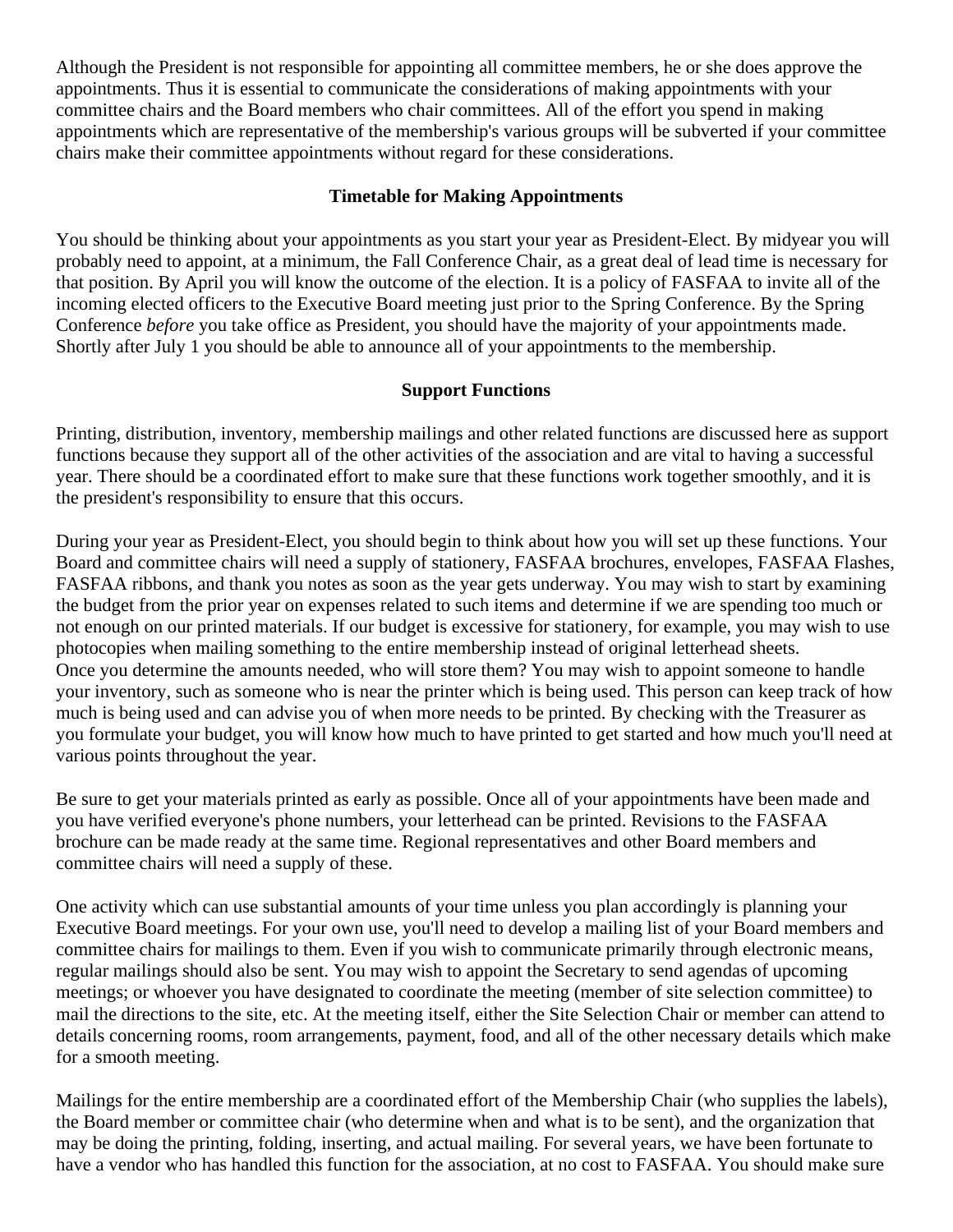that each of your leadership knows who to contact when they have to mail something, what the procedures are, what time frames are necessary, and what items should not be sent via the vendor. You may want to contact the vendor prior to the beginning of the year to determine if these costs will continue to be absorbed by the vendor and if there are any changes to the procedures. Then communicate such information at the retreat or first Board meeting.

The ability to generate membership labels is one of the most important functions of the association, as the success of all other activities rest upon timely communication with the membership. The Membership Chair should be familiar with the approximate dates when labels are needed throughout the year and be ready to produce them on a timely basis.

## **Your Retreat**

If you wish to hold a retreat for your new Board and committee chairs, it is usually done in the last part of June. This schedule allows for everyone to start the new year on July 1 with a minimum of transition problems. Presidents have used the retreat format to accomplish a variety of objectives, but for the most part the following should occur:

1. It is an opportunity for the Board members and committee chairs to get to know their colleagues and begin the process of becoming a team.

2. It is an opportunity to meet with first-time Board members or committee chairs to familiarize them with FASFAA policies, procedures, and expectations.

3. It is an opportunity for the President to provide specific guidelines regarding policies relating to Board activities.

4. It is an opportunity to make sure that all of your leadership knows what is expected and has the resources, knowledge and information needed to get started.

Since the retreat is paid for by FASFAA, it is essential that the primary activity be information sharing and not social. It enables the President to meet with the entire leadership prior to having the first official Board meeting. If used effectively, the retreat can be a wonderful opportunity to get your year as President off to a terrific start.

As with the planning of all meetings, site selection should have occurred the previous year and you should have been involved in the selection of the facility. The actual site can have a bearing on how you arrange the agenda, the meal functions, and other aspects of holding a meeting. Retreats are usually held in informal settings with a casual dress code.

In thinking about your retreat, it might be most helpful to ask yourself, "What is it I want everyone to take with them when they leave?" This will give you a start on what to consider as topics for the agenda. Ideally, you want your leadership to go away energized, enthusiastic, with a full knowledge of what they are expected to do, a timetable for getting their committee members selected, and can be able to begin work on July 1.

Since a number of activities require an early start, the retreat can also be used to hold some informal, small group meetings. An excellent example is the Nominations Committee, which functions under the President-Elect. This committee must begin work immediately after July 1 and the June retreat is an opportune time for the committee to meet and discuss how to proceed. Fall Conference, Sponsorship, and Treasurer are other areas which have responsibilities which occur early in the year and must be underway before your first official Board meeting.

Some sample agendas are contained in the Appendix.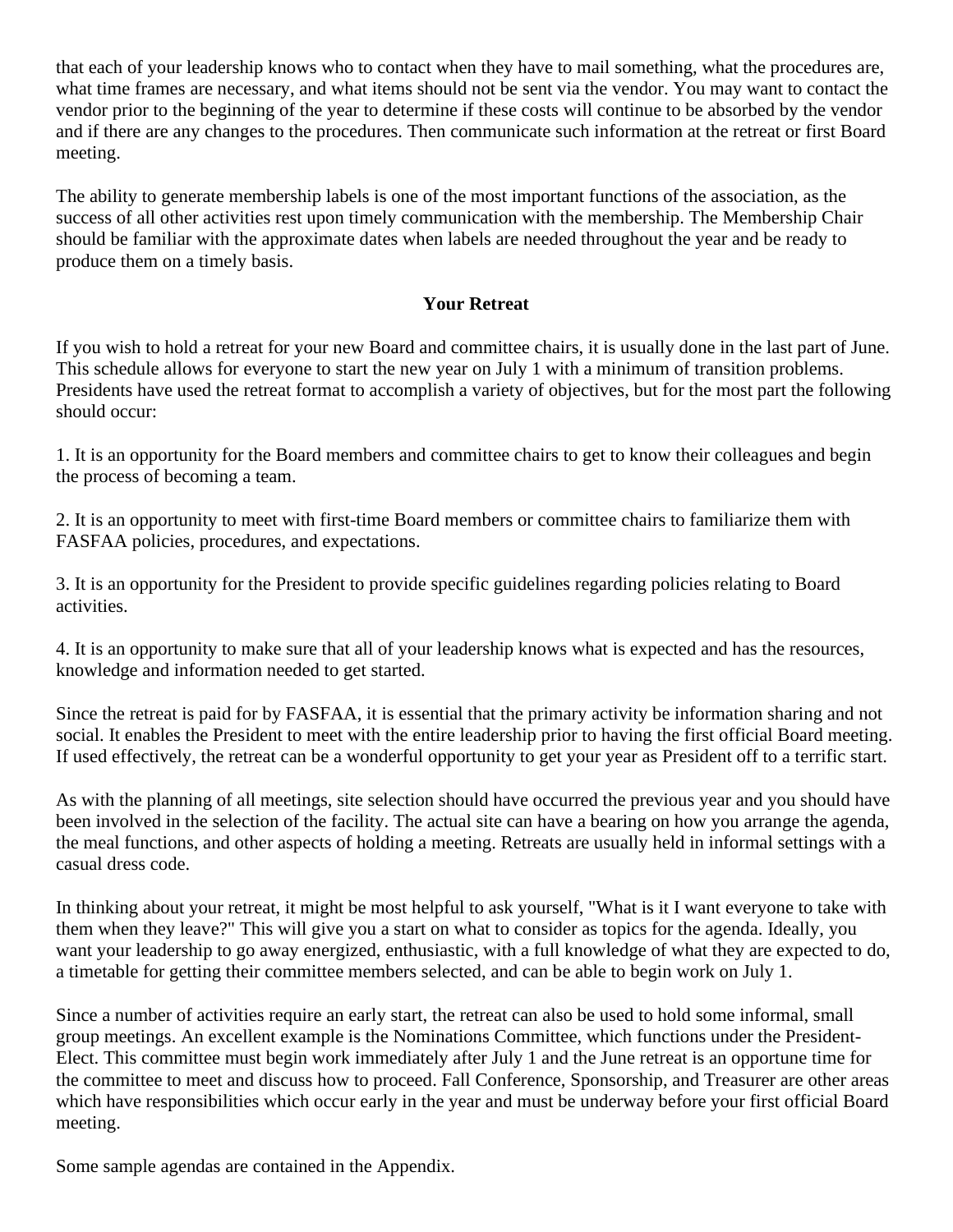A primary consideration of the retreat is cost. Your retreat will be included in the budget as a prior year expense. Sponsorship can be and is sought to help cover the costs, however, every attempt is made to keep costs as low as possible. You want to make sure that the cost to the association, and to the leaders who you've asked to give two days of their time to attend, is outweighed by the benefits gained. For this reason, it is advisable to spend whatever time is necessary to ensure that your retreat is successful and highly productive.

#### **CHAPTER FIVE**

#### **MEETINGS AND CONFERENCES**

#### **Conducting Executive Board Meetings**

As President, one of your primary duties is leading the Executive Board meetings. You will be responsible for establishing the agenda, notifying the participants, and making sure that someone has made the room arrangements, organized meal functions and ensured proper arrangement of the meeting room. Though these items may seem secondary to the purpose of the meeting, to have a successful meeting these details must be attended to.

Proper organization prior to the Executive Board meeting will facilitate a smooth meeting, which will be viewed as successful by the membership. If a meeting is disorganized or off the cuff, people will be uncomfortable and the meeting will seem sluggish and meaningless. Make sure your meetings are useful to your Executive Board members, and their positive attitude will reflect back to the membership.

When you assume the presidency, establish your Board meeting dates and locations as soon as possible, preferably at your retreat or shortly thereafter. This will allow Board members to plan their schedules and should improve attendance at the meetings. It will also allow the membership to attend Executive Board meetings if they would like.

The location of your meetings is important. Two of your meetings will be in conjunction with the conferences. The remaining meetings are at your discretion, and every effort should be made to keep them accessible and centrally located. The more accessible the meeting, the less expensive for the budget. If the location is central, you may have an additional decrease in expense. The difficult part is to be cognizant of regions and sharing the Executive Board with different areas of our state. Though location may seem simple at first, there are many complexities which you must face.

Your agenda is key to a successful meeting. Speak with your Board and find out what items should appear on the agenda. Discuss the length of items and encourage people to summarize written materials instead of reading them. If you do this while you are establishing the agenda, you will head off a potential problem in the meeting. Make sure you include all of the standard items on the agenda, and include new or old items as appropriate after consulting with your Board members and reviewing the previous minutes. When preparing your agenda, make sure you provide adequate time for each item, and be prepared to give appropriate direction to keep to your schedule. Remember, your agenda is a guide and should not be viewed as a concrete plan. In the best of circumstances things come up unexpectedly, so be prepared for this and make accommodations for these occurrences.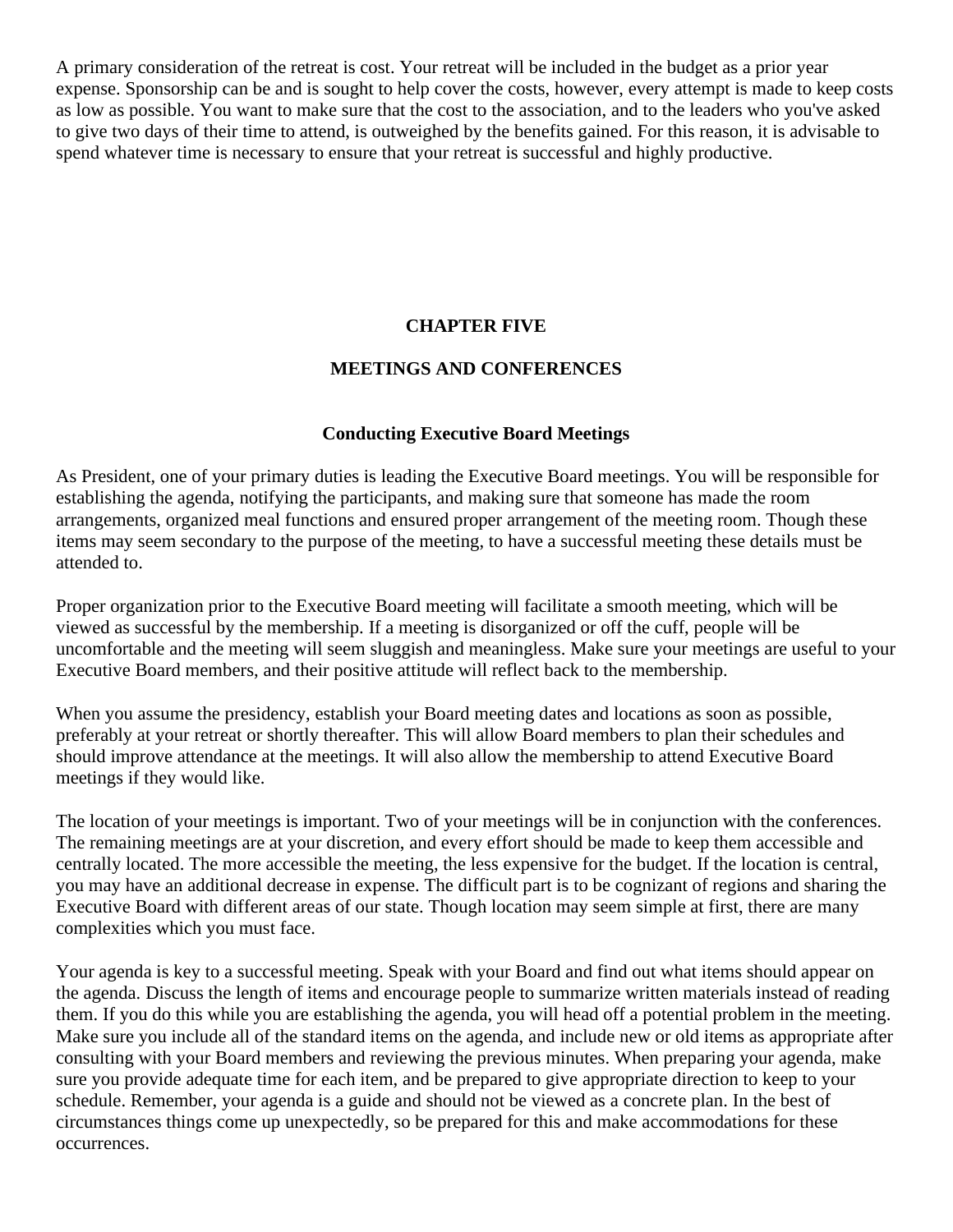It is your job to keep the meeting moving and on task. Don't let people inject unnecessary conversation into the meeting. Save this for your social time together. People will always want to change a topic or alter a conversation. It is your job to keep people on track. You will benefit from this.

## **Executive Board Agendas and Decision-Making Timetable**

This section pertains to decisions made by the Executive Board. It will help you to do two things: to integrate certain decisions into the overall calendar for the year and to plan your agendas for Executive Board meetings. At Board meetings, some items of business must occur at a set time and you want to be sure that these are accomplished at the appropriate time. In most cases, your Board and/or committee chairs will already be prepared to ask the Board for approval of various items of business, but since it is your ultimate responsibility, it is helpful to plan for them in advance.

Following is a sample of the discussion topics and decisions which need to occur at each Board meeting. Note again that your year may vary from this example.

| Executive<br><b>Board</b><br>Meeting | Topics of Discussion<br>Decisions to be Made            |
|--------------------------------------|---------------------------------------------------------|
|                                      | #1 - August Follow up on retreat/transition issues      |
|                                      | Review expectations                                     |
|                                      | Make sure committees are on track                       |
|                                      | Review conference plans                                 |
|                                      | Approve Fall Conference budget                          |
| #2 -                                 | Approve slate of candidates                             |
| September                            | Full report of last Spring Conference due               |
|                                      | Approve SASFAA welcoming activity                       |
|                                      | Approve Training calendar                               |
|                                      | [After meeting: meet with officers to review flow for   |
|                                      | business meeting]                                       |
| $#3 -$                               | Approve any NASFAA award submissions                    |
| December                             | Determine who will attend NASFAA Leadership             |
|                                      | Conference                                              |
|                                      | Full report of Fall Conference due                      |
|                                      | Approve FA Awareness plans/budget                       |
|                                      | Approve upcoming year conference sites                  |
|                                      | Solicit candidates for annual awards                    |
| #4 - March                           | Approve Spring Conference preliminary                   |
|                                      | budget/registration fee                                 |
|                                      | Approve plans and budget for outreach activity          |
|                                      | Approve candidates for annual awards                    |
|                                      | Determine which Board members want their supervisors to |
|                                      | receive thank you letters                               |
|                                      | Review timetable for preparation of annual reports      |
|                                      | Approve any policy changes needed                       |
|                                      | Approve audit report                                    |
| $#5$ - June                          | Approve incoming President's proposed budget            |
|                                      | Thank the Board for their service                       |
|                                      | Evaluation of year's activities                         |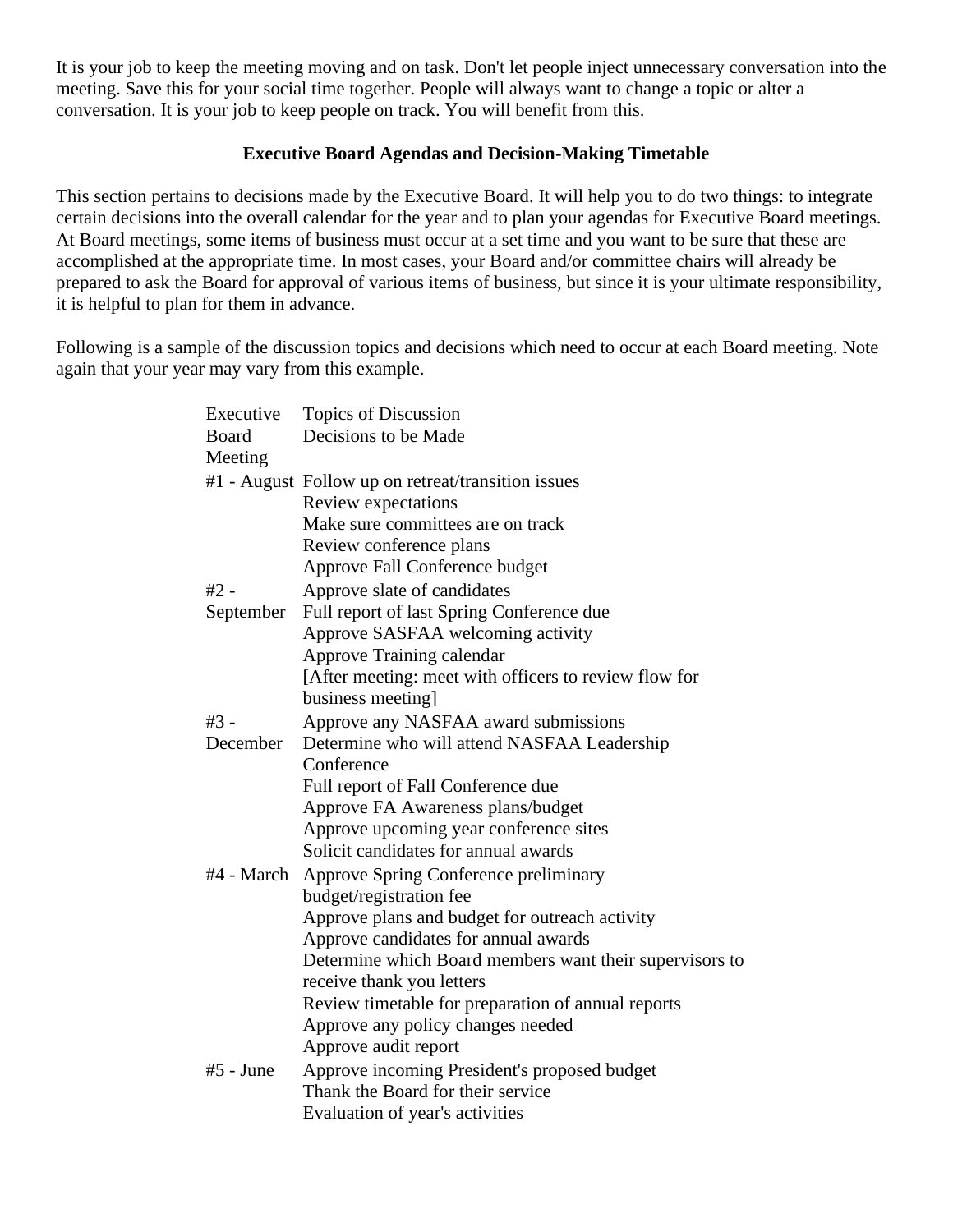#### **Conducting Business Meetings**

Twice in your presidency, you will be required to conduct a full business meeting for the general membership. Generally FASFAA business meetings go without notice. Though this is generally the case, it is still important that you organize the business meeting and be prepared for whatever anyone might bring up. Failure to organize will put you in an uncomfortable position if you forget to follow normal procedure.

When preparing for the business meetings, find out what items normally come up in each one by reviewing previous minutes. It is also a good idea to review with the officers before the meeting what the agenda will consist of. You may wish to do this at the Board meeting just prior to the conferences, and determine which other leaders will be giving reports at the meetings. This will ensure that everyone is prepared. Make sure that any documents which are to be distributed to the membership at the meeting has been printed and is available for distribution. It is also helpful to have an agenda for the business meeting, even if it is provided only to the Board.

As in an Executive Board session, remember that under new business anything can come up. As moderator you are responsible for keeping the meeting orderly and to ensure that new business is handled appropriately. Even if you disagree with an item brought to the floor, you cannot speak to it unless you step down as moderator. If the item is controversial, follow parliamentary procedure carefully, so you cannot be accused of suppressing debate.

#### **Typical Business Meeting Agendas**

The business meetings of FASFAA include reports from the officers, several standard items of business, and as many other items of interest as you have time to include. The typical agendas would be as follows:

| Fall                                                                | Spring                         |
|---------------------------------------------------------------------|--------------------------------|
| Call to Order                                                       | Same as Fall.                  |
| Minutes [Call upon the Secretary for this.                          | Same as Fall.                  |
| Copies of minutes of prior meeting are.                             |                                |
| usually included in each attendee's                                 |                                |
| conference packet. Ask if there are any                             |                                |
| additions or corrections, then take a vote.]                        |                                |
| Treasurer's Report [Call upon the Treasurer Same as Fall.           |                                |
| to give a report. Then ask for a motion to                          |                                |
| approve the report, ask for any discussion,                         |                                |
| then take a vote.]                                                  |                                |
| President-Elect's Report. [Call upon the                            | President Elect's Report.      |
| President-Elect for a report of the                                 | [Call upon the President-      |
| Nominations Committee. After the report,                            | Elect to report on the results |
| ask for a motion to approve the report, ask                         | of the election. Afterward,    |
| for any discussion, then take a vote. Then                          | ask for a motion to destroy    |
| you have to ask for candidates from the                             | the ballots, then vote.        |
| floor for each position. If there are none,                         | Advise the Secretary to        |
| ask for a motion to close the nominations.                          | destroy the ballots.]          |
| Then introduce each of the candidates for                           |                                |
| the officer positions to give three-minute                          | Advise that the Board          |
| speeches. If there are nominations from the approved the President- |                                |
| floor, the closing of nominations and the                           | Elect's budget and refer       |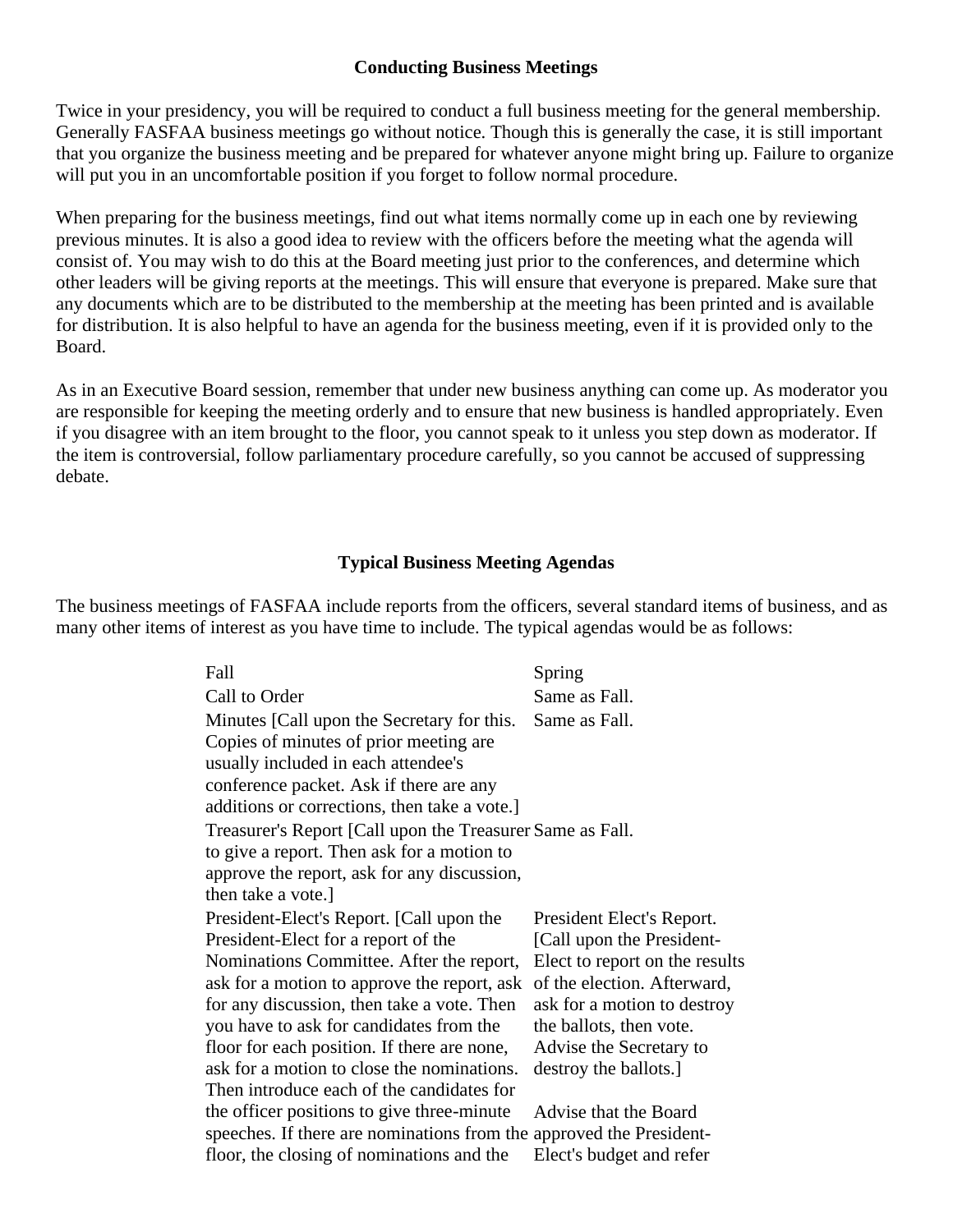| candidate speeches is done later in the<br>conference. See the policy manual.] | their attention to it. Ask for<br>a motion to approve the<br>budget, then take<br>discussion, and vote. |
|--------------------------------------------------------------------------------|---------------------------------------------------------------------------------------------------------|
| Vice President's Report [Call upon the                                         | Same as Fall.                                                                                           |
| Vice President for a report of training<br>activities.                         |                                                                                                         |
| Immediate Past President's Report [Call]                                       | Same as Fall.                                                                                           |
| upon the Immediate Past President to give                                      |                                                                                                         |
| a report on SASFAA Nominations.                                                |                                                                                                         |
| Other committee reports if time permits.                                       | Same as Fall.                                                                                           |
| Old Business.                                                                  | Same as Fall.                                                                                           |
| New Business.                                                                  | Same as Fall.                                                                                           |
| Adjournment.                                                                   | Same as Fall.                                                                                           |

#### **Conducting a Good Meeting**

Good meetings are characterized by organization and fairness. If you stay in touch with your Board, you will know the issues that need attention and will be prepared for them in the meeting. If an item has mixed support, you must demonstrate your ability to remain neutral while serving as moderator. Keep a positive attitude. To have a good meeting the following guidelines will help:

- Start on time.
- Have an agenda.
- Keep the discussion orderly.
- Be attentive to the needs of the Board members.
- Speak clearly.
- Insist on order.
- Make sure people listen to the speaker.
- Summarize the remarks of the speaker.
- Stop unnecessary or unrelated discussion.
- Retain control without inhibiting free discussion.
- Don't argue or permit arguments.
- Step down as moderator if you want to address an issue.
- Make sure good minutes are kept of the meeting.

## **Parliamentary Procedure**

Parliamentary procedure helps keep our meetings organized and on track. Though it is very formal, we are an informal organization at most meetings. Simply stated, we use parliamentary procedure as a guide, but we often allow issues to go through that have not followed every step in Robert's Rules of Order. Don't let this bother you unless you are in a situation in which people do not agree. In periods of conflict, follow parliamentary procedure carefully. If you are unsure how to handle an item of business through parliamentary procedure, ask the Parliamentarian. You may wish to have the Parliamentarian review the basics of making motions, voting, and other often-used procedures with the Board members at the retreat or at your first Board meeting. This will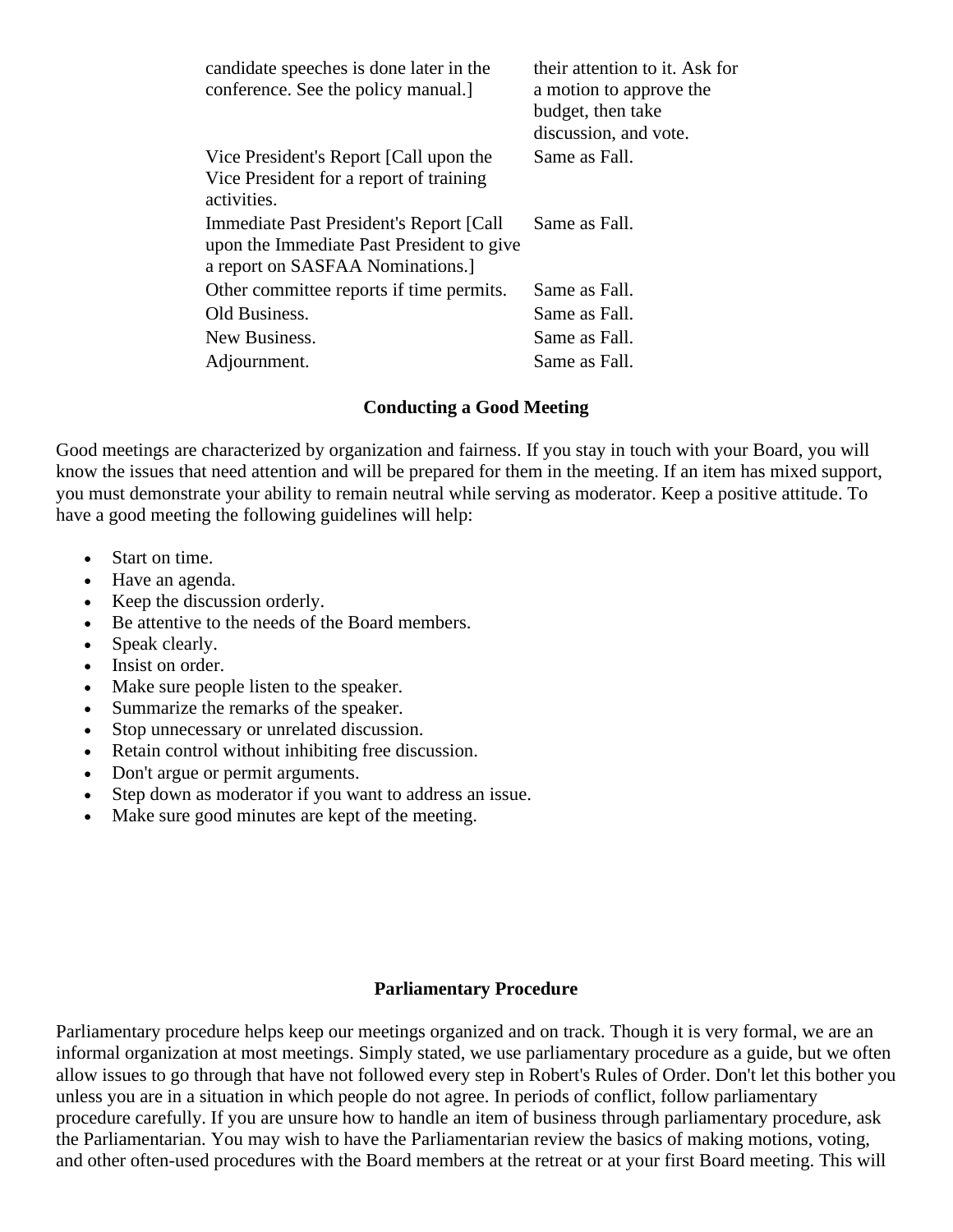help everyone become comfortable with the terminology and they way the meetings will be handled for the rest of the year.

The Policy and Procedure Manual provides some guidelines for parliamentary procedure. They are intended as a guide, and do not replace your need to study Robert's Rules of Order. You should familiarize yourself with both of these prior to each Board meeting and prior to each business meeting. Be sure to brush up on your knowledge of how to phrase what you'll need to say in each meeting. It is also necessary to have your Parliamentarian present at business meetings.

## **Time Considerations**

Starting and ending the meeting on time, along with observing scheduled breaks, may be the most important task you have. These things keep your members happy and confident and keep meetings moving along. Though this may seem simple and silly, it is vital to your success. One key to this includes allowing ample time for discussion. Make sure all discussion is free, but also make sure it is focused. A second key is making sure that every member knows the rules of the meeting. If people violate the policy, remind them that they need to refocus. Sometimes multiple issues will arise in one conversation. When this occurs it is usually helpful to separate these issues and determine which ones relate to the topic at hand, which ones should be dealt with separately, and which ones will not be addressed.

Discourage your Board members from reading their reports. Ask them to provide summaries. People hate for people to read to them, especially if they have already been given a copy of the written report.

Have fun and enjoy your experience as a facilitator and moderator. The experience will serve you well for the rest of your life!

## **The President's Role at Conferences**

In the year you serve as President of FASFAA you will have two opportunities to present yourself to the membership, and those opportunities occur at the conferences. Generally, the conferences are attended by up to half of the membership, and what you do, or do not do, often determines the success of your year for the general membership. Though FASFAA has many activities during a given year, and though we provide our membership with a wide variety of services, the conferences tend to stand out in the minds of the average member. Therefore you should give careful attention to your role at conferences.

#### **What to Say**

While at the conference you must always remember that you are the President. What you say, or how you say it will have impact. Members listen to you as their leader and respond accordingly. One word of criticism or complaint from you will spread instantaneously. To say the least, a positive attitude, even in times of adversity, is imperative. It is important that what you say seem Presidential and carefully thought out. Sometimes the best response is no response, especially if you are in a crowd and someone comes to you with a complaint or criticism.

As President, you do not have the luxury of treating a member like an irate customer who you feel needs to go to another store. Unlike the customer, you have been ELECTED to serve each and every member and every member deserves a response, regardless of how ridiculous their attitude or timing. Though you may choose to not respond to an individual in a group setting, it is important that you remove the person from the group and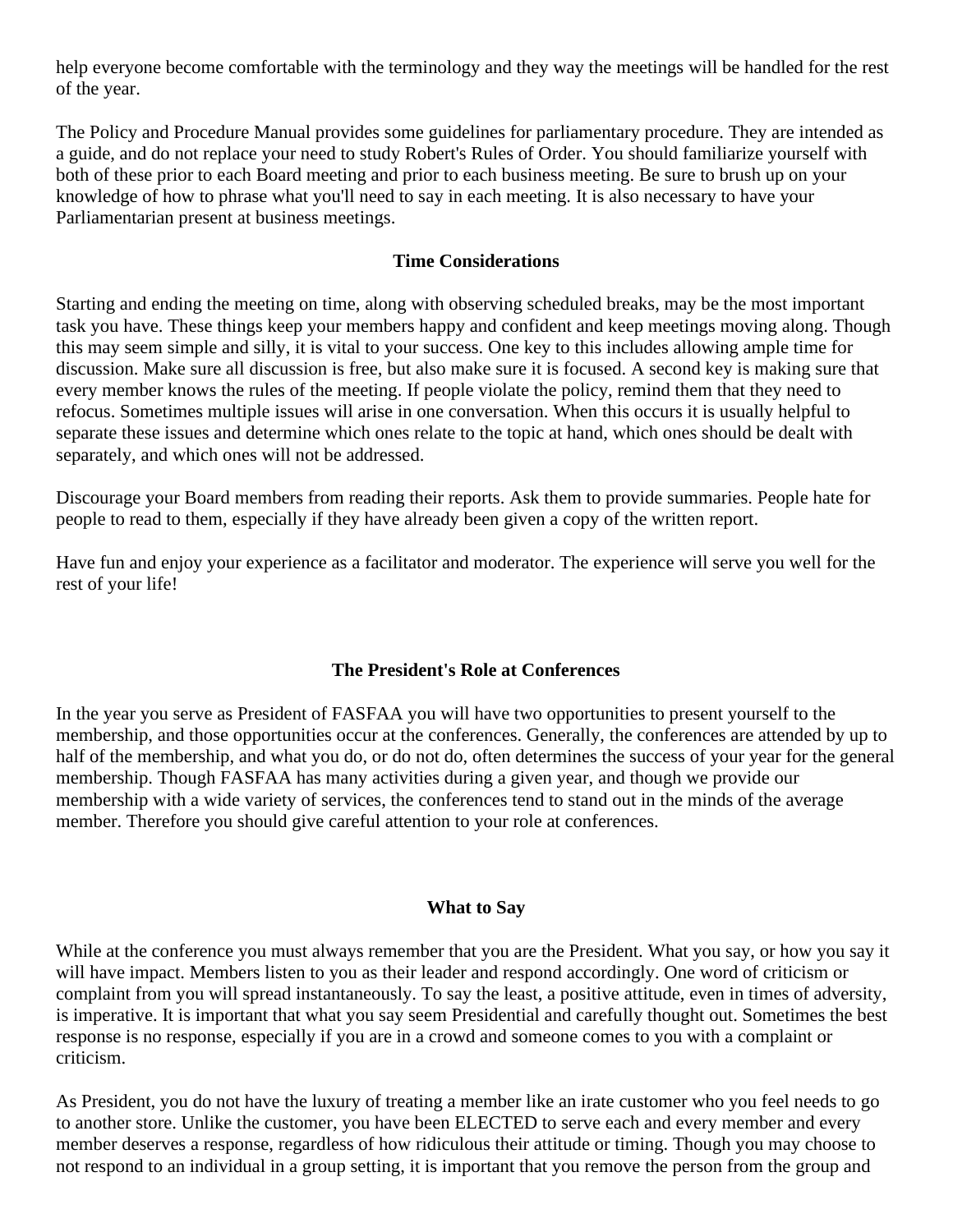address the concerns. If you have to remove someone from a public setting, let the person know in front of the people present that you are concerned about the problem and that you would like to meet privately to find a solution. Do not promise anything and keep a positive attitude. Remember, your response will determine how people perceive the incident. If you act like a leader, and especially as a concerned leader, people will generally respond in a positive manner.

When in front of the membership, smile. A smile on your face will permeate throughout the room and will have an immediate effect on the group. This isn't to say there will not be times when a serious look or response is not in order. Sometimes it is even inappropriate to smile and you must be the judge. If you find yourself in a situation where it is important that you appear firm, you don't want to smile and look like a mindless fool. However, at most occasions you are building *esprit de corps* and need to serve as the "cheerleader" of the conference attendees.

It is always appropriate to say "thank you." You should remember to thank the membership for attending, for their support and for their hard work. You should thank the conference committee every time you get the opportunity, you should thank your vendors and sponsors for their support of the conference and you should thank your special guests and speakers for their attendance. In addition, you should also make an opportunity to thank the hotel staff for their hard work, if this is appropriate. People like to hear "thank you" and it adds warmth to your remarks.

Consistency in your remarks is also important. If you thank one vendor or sponsor publicly for its support, then you must thank all vendors and sponsors publicly for their support. Failure to do so will be noticed, not only by the sponsor but also by the membership. As President, you do not want to be accused of favoritism.

Be careful when listing people's names. You will usually miss someone, no matter how hard you try not to. It is sometimes better to recognize committee chairs and let them introduce appropriate members of the committee. If you must introduce a large group of people, write down the names and have the appropriate parties check the list. It is still possible to miss someone, but at least you have done everything possible to avoid this error.

Public speaking is a gift to some and a learned art to others. It is important that you develop public speaking skills if you are deficient in this area. The ability to energize people with the spoken word is phenomenal. You can turn a dull event into a memorable event by your remarks. If necessary, video tape yourself as you speak. Learn from your experience and make appropriate changes in style. When speaking, speak up, speak out and speak clearly and slowly. Eye contact with the audience is vital. An individual who reads a speech in a monotone voice can lull even the most excited crowd into a stupor or complacency in a relatively short period of time. A few years ago FASFAA had a speaker who read from cards in a monotone voice. On card 48, the sitting president had to tell her that we were out of time. That was one of the most memorable speeches because of how boring it was. Energy and excitement help make a speech work.

Though energy and excitement are important in public speaking, content cannot be ignored. When you speak, have something to say and make what you say memorable. Further, leave the audience wanting more and not wanting you to sit down. Well-structured remarks, tempered with a serious tone and intermingled with humor, convey their message. As you prepare for your presidency, develop a file on appropriate jokes and quotes. There are numerous books available to draw from. Interject these into your speaking and it will help people as they listen. Remember, you are speaking to a diverse group, so your humor and quotes must be appropriate for your audience. One of the most embarrassing events occurred when a speaker at a banquet used ethnic and gender humor. People become offended and as President it is not your job to offend. An example of an appropriate quotation comes from Mark Twain when he said, "There two things I know for sure, a river boat captain must learn more than a man should ever have to learn, and what he learns changes every twenty-four hours." Relating this to financial aid would be very appropriate, and in no way offensive. A joke that is inappropriate would be one like the following: "The tooth fairy, Santa Claus, an honest Fed and an old drunk were walking down the street when they all spotted a \$100 bill. Which one got the \$100? The old drunk of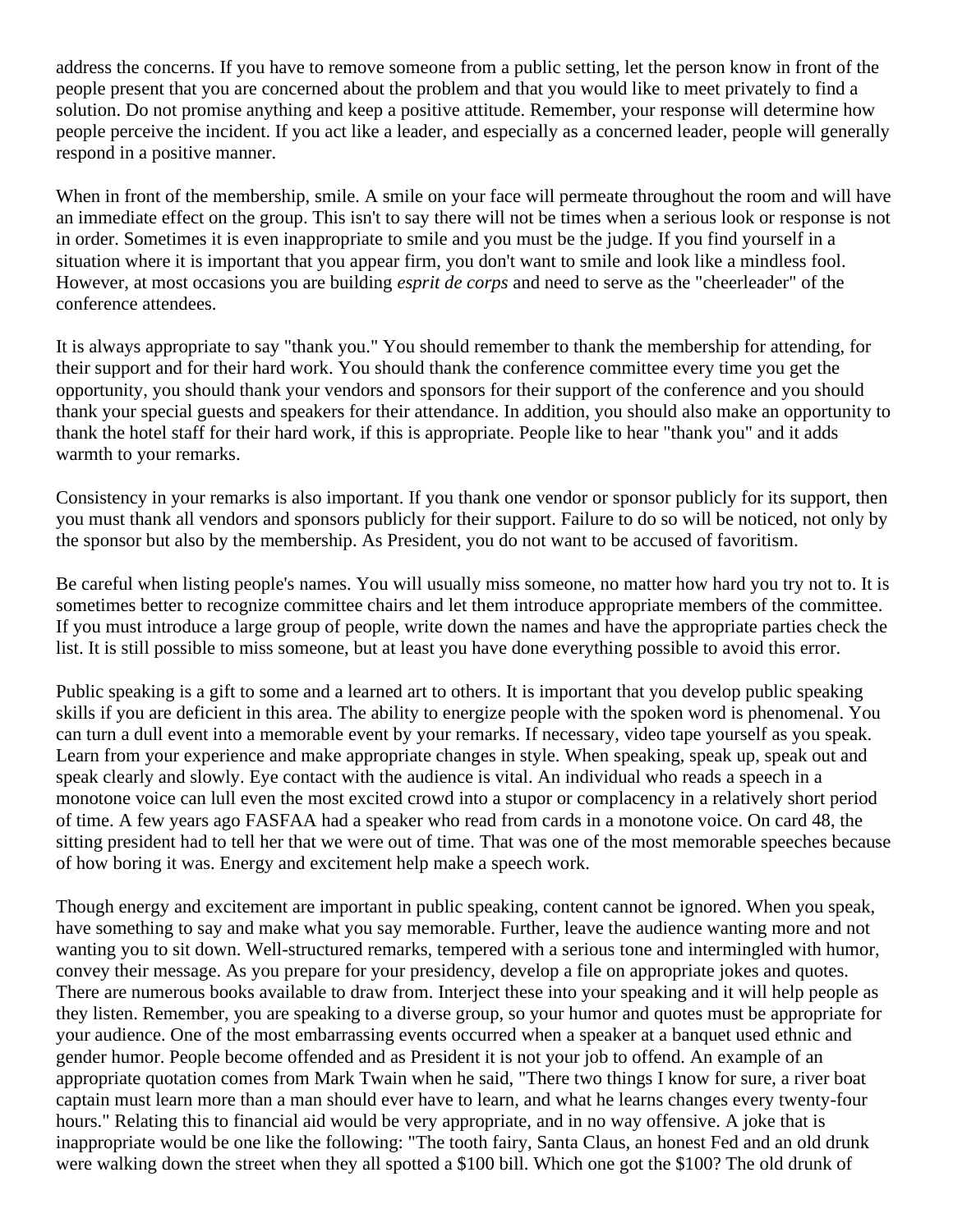course, since the other three are mythological characters." Always keep in mind that your remarks should be appropriate.

When attending a FASFAA conference as President, remember that you can never go wrong if you act as though you are the host and the members are all your personal guests. In the role of host, it is your responsibility to make each member feel as welcome and comfortable as possible.

## **Functions to Attend**

As President, you are expected to attend everything, and to stay for the duration. In reality, this is impossible, so you must establish your schedule ahead of the conference. There are some guidelines that will assist you with your planning, and hopefully keep you on track.

It is important that you attend and stay for all general sessions at the conference. General sessions are supposed to be important and you need to set the standard by demonstrating that they are important to you. Arrive on time and stay until the end when possible. If you arrive late or leave early, people assume that the general session was not too important. Again, appearance is very important.

Though it would be nice, it is impossible for you to attend every concurrent interest session. This is an opportunity for you to rotate and spend a few minutes in each session, visit with sponsors and exhibitors, or interact with members who are not in sessions. If necessary, this is also a good time to schedule meetings with people who need to speak with you, and even rest as your day will continue well into the night. Use this time carefully and to your advantage.

During breaks, be accessible to the membership. Try to speak with as many people as possible, and seek out new members. Speaking to a new member or a person who is attending a conference for the first time has a positive impact on that person's perception of FASFAA. As President, if you speak to a new person, he or she will remember that experience and feel like you are interested. When meeting new members, try to introduce them to another senior member of FASFAA. This will have further positive impact on the individual.

Hospitality suites are an added bonus at a conference. Though it is nice to stop by, it is not necessary to stay. If you can socialize for a brief period, this is an additional opportunity for you to have direct contact with the membership. Remember, the more contact you have the better.

Evening events are often long, but it is vital that you attend. Be a part of the festivities if at all possible. Show interest in the event and try to involve the average member. This is a time to have fun, so do. If an event is long and you decide to leave, your absence will be noticed and will reflect on the event. Do your best to stay as long as possible.

As you prepare your schedule, remember that you must allow time to rest and relax. You will have monumental stress imposed on you, and failure to take care of yourself will result in exhaustion, which results in less than peak performance. Take care of yourself!

#### **Members' Expectations at Conferences**

Members expect conferences to be informative, entertaining and energizing. Even in years of doom and gloom, make sure you focus on upbeat themes and ideas. You should always have something positive to say and do. If you can help one person leave the conference with a renewed spirit, you have accomplished your mission. If members leave more depressed than when they arrived, you may have a problem. Generally the news from Washington and Tallahassee is gloomy. With this in mind, make sure your comments are positive and that keynote speakers are positive. Give people something to look forward to.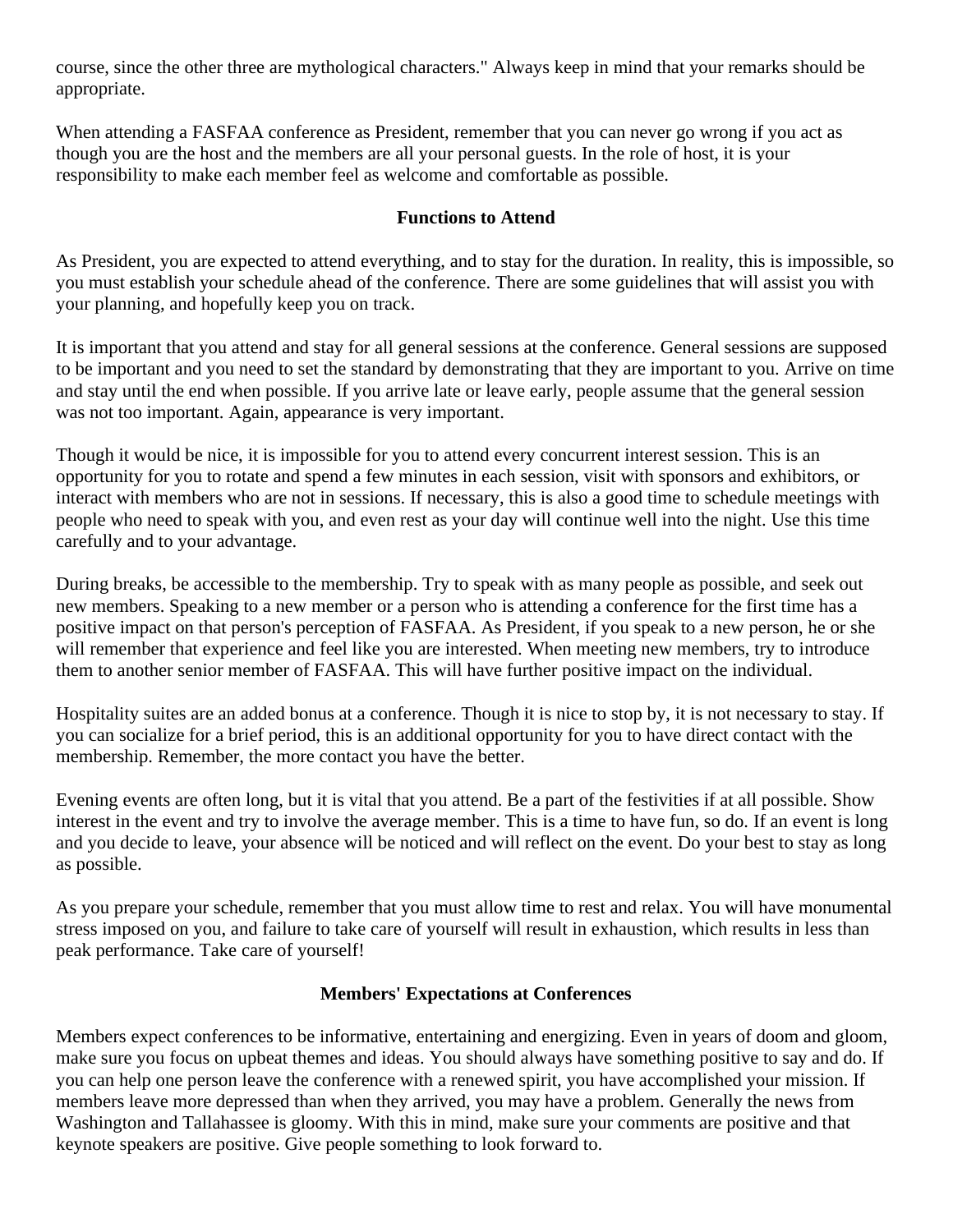Members also expect access to you during conferences. This is something you can and should be able to do without any difficulty. Make yourself available as we have discussed above. If someone needs to meet with you privately, try to allow time for this.

Though you are not the conference chair, the membership still holds you responsible for the success or failure of the conference. Because of the importance of conferences to the members' opinion of you as President, it is critical that you maintain close contact with the person you have selected as chair, and provide guidance and direction as needed. If you are concerned about an event or a session, express your apprehension about it and, if necessary, exercise your right as President to cancel or change it. Should you have to do this, extreme diplomacy is needed. However, if you have worked with the conference chair and other key people in planning the conference, your chances of this occurring will be minimal. Make sure the Conference Chair keeps you informed throughout the conference as well. This is not the time for surprises.

Simply stated, the membership expects every conference to be perfect. They expect it to address every need they have had, have or will have. In addition, they expect it to be entertaining and worth the funds and time they spent attending. Further, they expect you as President to attend every session, social function and be available to address their individual needs. Though this might happen in a perfect world, it is not going to happen in the two conferences you are charged with. Accept the fact that you will have glitches, someone is not going to like something, you are not superhuman and cannot attend every event. If you realize the things you can and cannot change, you will have a better time at the conference and the membership will appreciate your positive, can-do attitude.

#### **CHAPTER SIX**

## **COMMUNICATION WITH THE MEMBERSHIP**

#### **Developing a Communication Plan**

Communication is vital to the success of any organization. Isn't it hard to imagine an over-informed membership - especially in the field of financial aid? On the other hand, isn't it easy to imagine hearing a member say, "I didn't know that." With that in mind, the importance of an effective communication plan becomes self-evident.

In developing such a plan, a two step approach is suggested: quantitative and qualitative. The primary communication vehicles available within the association include the Newsletter, the FASFAA Flash, the telephone and other electronic devices, conversations, presentations, and of course, good old fashioned letter writing. In developing a communication plan, consideration should be given to the value of each of the available vehicles in terms of content, coverage, speed and cost. Examples: The Newsletter provides the greatest amount of information to the maximum number at the least cost to the association because its cost is offset by advertising. The Flash contains limited but urgent information to the entire membership, at a cost to the association greater than that of the Newsletter (since it does not contain advertising). Telephone and other electronic devices offer the timeliest feedback to a smaller number at greater cost. An exception would be the use of conference calls instead of meetings. The content, coverage and cost of meetings, workshops and conferences are difficult to quantify, but all have unique qualities that are necessary to the success and wellbeing of the organization. Letter-writing probably has the greatest impact of all. A personal letter from the president of the association is just that. It's personal - and what could mean more to any recipient? Its content is minimal, its coverage is minimal. In terms of cost, it's first class postage plus a few more cents for stationery and envelope. In terms of the president's time, however, it can be very consuming! Qualitatively speaking, the value of any product is based on its quality. The same is true for communications, both written and verbal. An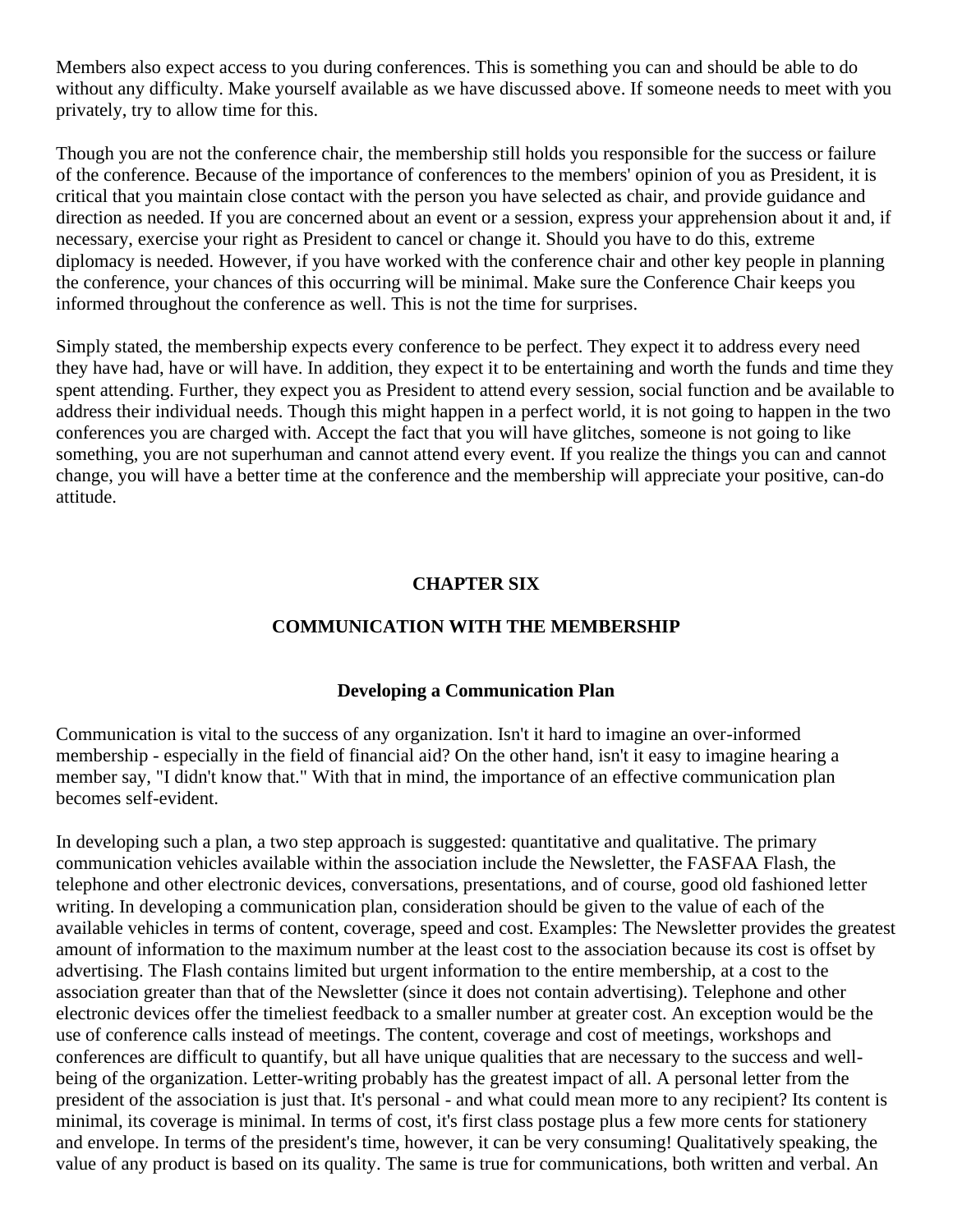evaluation of the quality of the various communication vehicles should be made and incorporated into your overall plan.

The primary means of communication from the president is through the Newsletter. At a minimum, three issues are to be published. The Newsletter should contain a message from the President, in addition to its regular features. This is your opportunity to speak to the membership, provide information about your activities in representing the members, convey a thoughtful message, or whatever you deem appropriate. Because FLASHes are usually reserved for urgent messages, they may not be incorporated into your overall plan at the outset, but may be included if the need arises. You may wish to plan a few letters to the membership independently of the Newsletter. Your first one may provide information about your committees, their goals, their members, what you accomplished at the retreat, what the issues are for the year, or other such topics. A mid-year holiday message could provide a second letter to the membership; a third one could discuss relevant issues which have recently occurred. If you plan for such letters, you should review the schedule established for the Newsletter and space these letters at appropriate intervals in between. Your final message for the year is the Annual Report, which is discussed later in this guide.

## **The FASFAA Newsletter**

Regarding the Newsletter, it is worth noting here that it is one of the primary ways in which members judge FASFAA and assess the value of their membership, particularly by those who do not regularly attend conferences. FASFAA has, for the most part, been recognized nationally as a state organization with a superb newsletter. However, it has had its ups and downs over the years in terms of its value to the membership and the cost/benefit for the association. Some issues to consider regarding the Newsletter include the following:

- Choose your Newsletter editor with care. You want someone who can take the reins and work independently to meet the established deadlines. The editor should be an excellent communicator with good skills in grammar, construction, and judgment on topics to be included. Creativity is always a plus, as well as experience on the Executive Board.
- With the availability of desktop publishing software and its wide usage in the profession, FASFAA should refrain from using a typesetter. This greatly increases the cost of producing Newsletter issues and adds to the time needed to meet production dates.
- Periodically an evaluation of the newsletter should be done. Overall reaction to an issue can always be obtained by word of mouth, but a written evaluation form can easily be incorporated into an issue periodically. The membership is the audience. They are the readers and know what they like and don't like. They are a source of ideas for future issues.
- The most difficult job for any Newsletter editor is to get articles for each issue. This is usually a very time-consuming task for the editor, and requires repeated memos begging for articles. Planning ahead for what topics are to be included in each issue and assigning writing tasks can help to avoid this.
- You will want to work closely with the Newsletter editor to make sure that this primary means of communication meets your expectations. You will want it to reflect the standards you have set for your year as president as well as the image you want to project to non-members who read it. (See the section on Image Enhancement for more discussion of the Newsletter as it relates to image.)
- Either you or your editor should get on mailing lists to receive other state association newsletters. This can be a source of ideas for the FASFAA Newsletter. By the same token, you or your editor will be asked to send newsletters to other state and regional associations and they may want to use some of our ideas. Remember, however, that the Newsletter is copyrighted and articles reprinted in other publications can be done only with the permission of FASFAA.
- Remember also that members expect timely information to be included in the Newsletter. If an issue becomes delayed for any reason, you may need to work with the editor to develop some new articles, as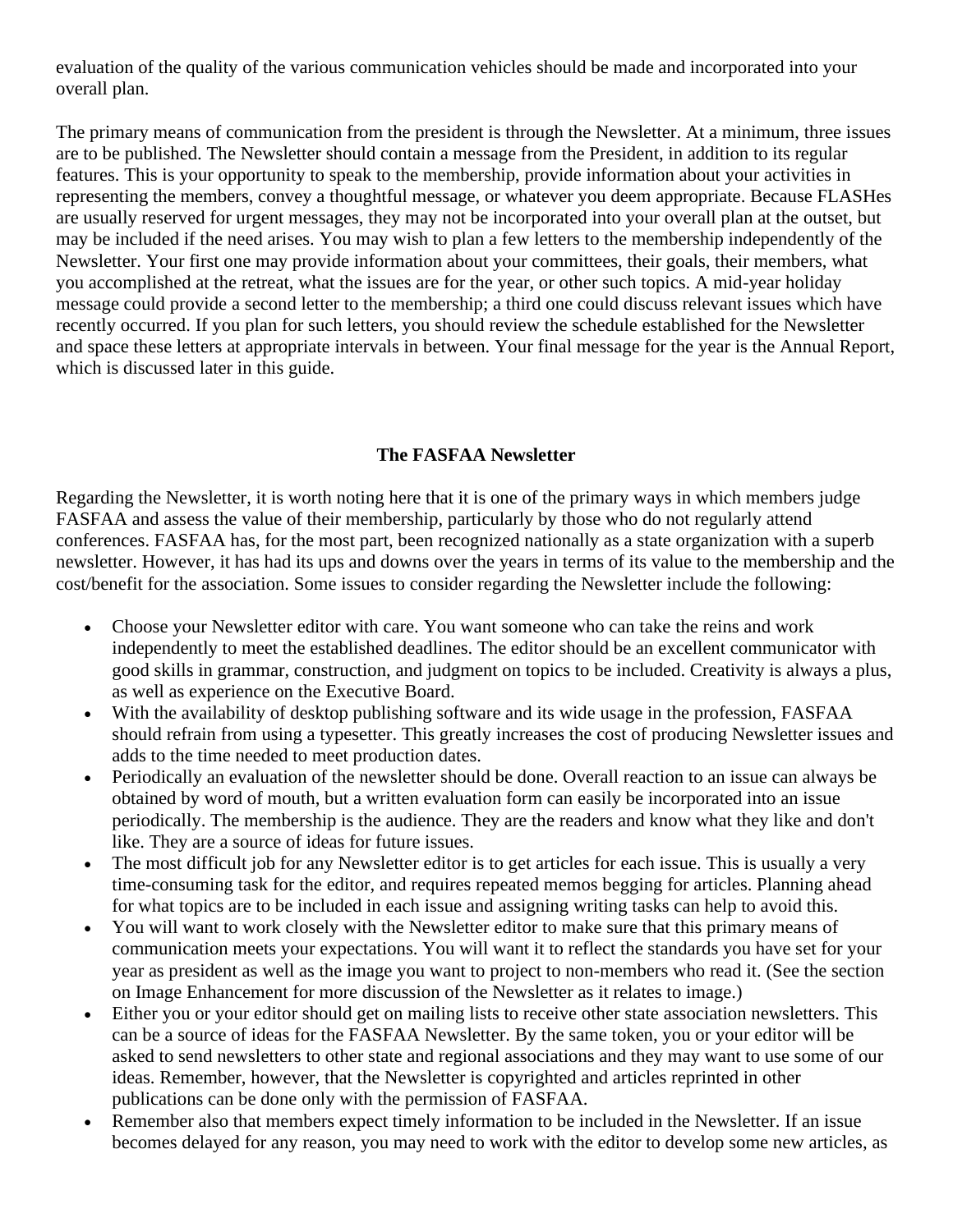there is usually a negative reaction from the membership if an upcoming event being promoted in the Newsletter has already passed by the time news of it reaches the members.

- The Newsletter can serve as a vehicle to receive feedback and information from the membership, if used properly. For example, a challenge faced in every year by the leadership of FASFAA is the need to keep updated membership records. A standard form for address changes could be included in each issue. A membership application as a standard feature could help keep membership numbers up. A standard form for personnel changes could help keep the editor notified of these information items. These types of standard features would promote the flow of information and help the editor significantly.
- Although three issues are planned for publication, this is a minimum number to be used as a guide. In some years, additional issues have been printed based on available funds. To review prior issues of the Newsletter, contact the History Committee, as most of our previous issues are included in the Archives.
- The Newsletter is intended to be self-supporting; that is, its cost is completely offset by advertising. Thus any creative changes you plan to make must fit into the budget approved by the Board.

The role of the FASFAA Newsletter has evolved over the years. In the early years of FASFAA, the Newsletter was the primary means of communicating legislative issues at the state and federal levels, the status of federal legislation, and issues affecting the financial aid programs. In recent years, the focus of the Newsletter has been on association business and committee activities. This has been a natural change as communication on legislative and regulatory issues have become more abundant and expedient via other means. The Newsletter should fill a niche not covered by other publications, thus making it unique. The extent to which you would like the Newsletter to focus on these types of topics can be discussed by your Board or with your Newsletter editor.

## **Electronic Communication with Executive Board Members**

In recent years, electronic communication has become the norm for many of our members. As each office becomes more familiar with such methods and access is extended on a wider basis, we develop new ways of using technology to communicate with other members and assist in our communication efforts.

The Executive Board has been linked by electronic communication in recent years. This is an excellent method of communicating regularly and is more efficient than using the telephone. We have had some success in posting Board meeting minutes and announcements as well. However, since not all members are in the habit of using e-mail routinely, you should consider using the regular mail or other means of posting information for all Board members and committee chairs. Fax capability has also added speed to the communication efforts of the Executive Board. Be sure to consider what methods are preferable for the various types of communications you will have during the year.

## **CHAPTER SEVEN**

## **VISIBILITY AND EXTERNAL RELATIONS**

## **Participation in FASFAA Events**

You must attend FASFAA events at every possible opportunity. The association President must be visible, and his or her support at meetings of regions, committees, sub-committees, etc. is very important to the membership of each entity. In instances where distance is a problem, or to share this function of leadership to others, send as your representative someone from the board who is in closer proximity to the activity. Make sure that the individual you select knows that his or her function is to represent the leadership of the association and discuss the person's role beforehand.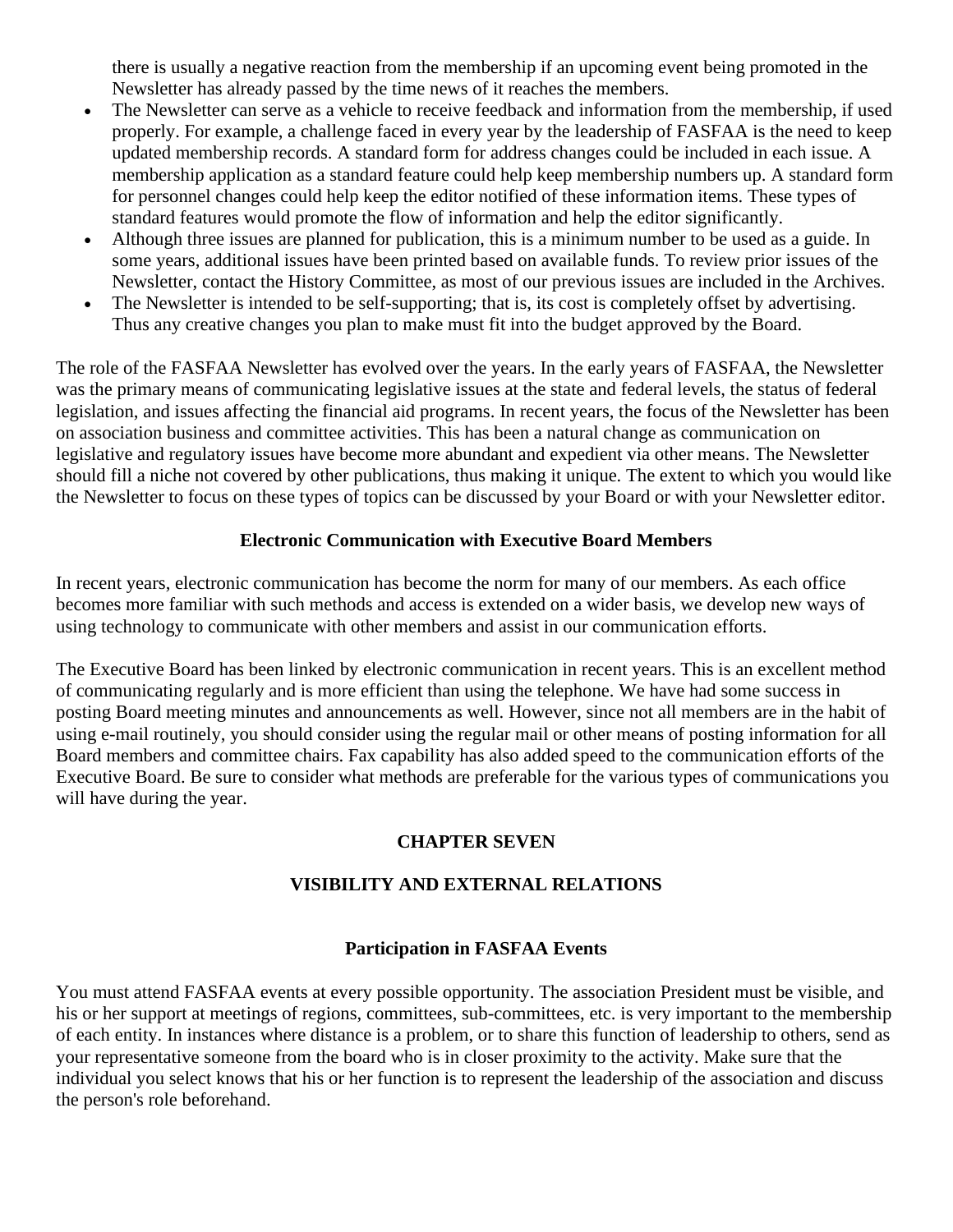# **Attendance at Other Functions on Behalf of FASFAA**

Although of secondary importance and time consuming, there are non-FASFAA functions at which the presence of the President is important. For example, you may be asked to attend a conference or meeting held by admissions professionals or business officers; you may be invited to speak at another state association meeting; or you may be asked to provide testimony on state or federal legislation. Look to your Executive Board, and in particular, to the immediate past president, for guidance in determining which functions to attend. Here are some general guidelines which may be of help in considering outside invitations.

- The President has a budget category for travel which cannot be exceeded without approval from the Executive Board. Therefore, such travel expenses must fit into your existing budget.
- Consider the cost/benefit ratio. What will be gained from attending the function? Will it be worth the cost of attending?
- Before accepting speaking engagements that shall be financed by FASFAA, consider what benefits will be realized by the members of FASFAA. Will it be the start of an ongoing relationship between two organizations? Is it for image enhancement? Will it help to lay the groundwork for developing a sound future relationship with FASFAA? Is it an obligation based on past relationships with the organization?
- Even if the organization or person extending the invitation will pay the costs, it is still important to understand the benefits to FASFAA, as your time will be taken from FASFAA initiatives in order to do this.
- It is also important to consider the topic you're being asked to present. Is it a "financial aid" topic or is it a "FASFAA" topic? Are you indeed the best person to accept the invitation, or should someone else attend on your behalf? For example, if you are asked to present information about which you are not well-versed, perhaps sending someone who is more familiar with the topic would be better. If you are being asked to speak on a general financial aid topic and your attendance at the function would mean travel expenses would be incurred, and someone locally could present the same information, you would do well to ask that person. Were you invited because the group really needs to hear from the President of FASFAA or because they need a financial aid presentation and were referred to you because of your title? Because you may not be anxious to accept additional travel duties in addition to your other responsibilities as President, you may wish to share these kinds of activities with other FASFAA leaders.
- When accepting speaking engagements during your year as president, the most important thing to remember is who you are representing. If you are speaking or acting on behalf of FASFAA as its President, you must make sure that you are representing *all* of the members of the association. Do not speak on behalf of only your sector or your institution as you must represent all sectors and all institutions within the organization.
- When speaking to non-FASFAA members about the organization, be prepared with specific facts about the organization, such as how many members we have, how many institutions are represented, what types of activities we are involved in, etc. Others will draw conclusions about FASFAA based upon your comments, and they should help to create a positive image for all of our members.

## **Image Enhancement**

Perhaps the greatest challenge to the individual financial aid administrator is being perceived as a number cruncher instead of a professional. As President of FASFAA, you will have the opportunity to help influence the image of individual members and of the profession as a whole. In addition, you will have a wonderful opportunity to enhance your own reputation and image at your institution and with the membership.

Association image enhancement is a challenge, indeed. And your role as an image creator should not be taken lightly. You should do everything you can to positively influence the image and establish the credibility of the association's members and of financial aid administrators in general. The extent to which you wish to make this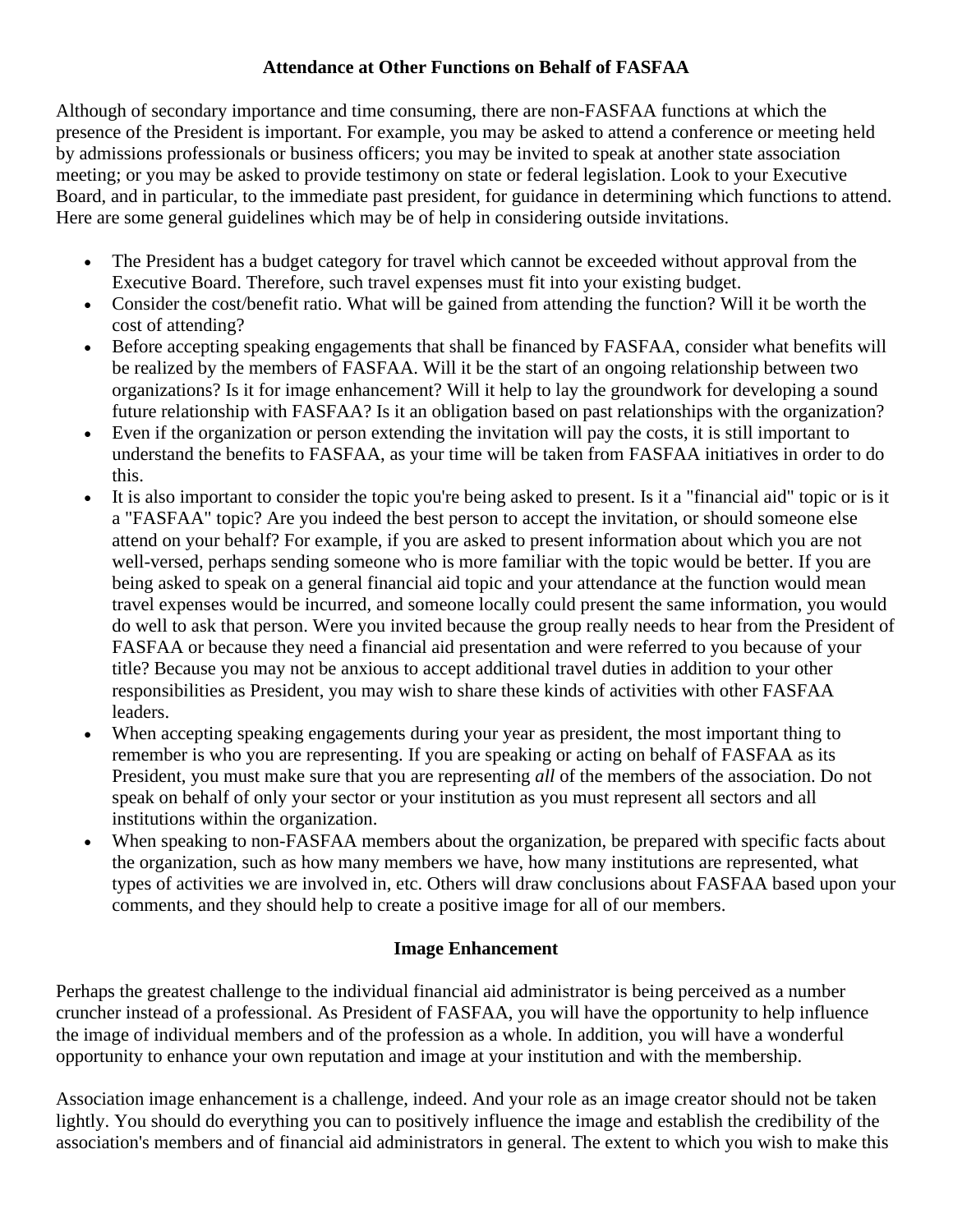a specific agenda item for the year is up to you. Whether you identify it as a goal or not, it will occur on its own!

Generally speaking, a positive image is created by doing worthwhile things, and then telling people about them. A number of methods could be employed to highlight some of the activities FASFAA undertakes. For example, the Executive Board might want to select a target group and expend extra effort throughout the year in enhancing the association's image with that group. Possibilities include institutional presidents, student services administrators, business officers, legislators, guidance counselors, etc. Another method would be to recognize someone for their contribution to student aid, such as a legislator or agency administrator and invite the honoree to a conference to receive it. This helps to build future relationships with the organization the honored person represents.

A word of caution is in order regarding interaction and communication with such constituents, however. Use exceptionally good judgment in sending publications (such as the Newsletter which may contain pictures of members at hospitality or social functions) or letters (which may contain typographical errors). When sharing information, be sure it is something that will be of interest to, and create a positive impression upon, the recipient.

You can help your volunteers build their images on campus by writing to appropriate administrators indicating how valuable that member's service has been to the organization. As President, no one is assigned to write a letter on your behalf unless you ask a member of your Executive Board to do so. However, many presidents invite their institutional president or supervisor to attend one of the two conferences during the year. This is a wonderful opportunity for him or her to see you as the focal point during a conference. In some cases this can cause additional stress during a conference, so use your own judgment as to whether this would be beneficial to you.

## **Other Association Commitments/Expectations**

#### Southern Association of Student Financial Aid Administrators:

SASFAA commitments will begin during your year as President-Elect. Traditionally, you will be invited to attend a one-day meeting just prior to the annual conference. At that meeting you will meet the presidents-elect from the other states in the region and the President-Elect of SASFAA. This is the group you will be working with on the SASFAA Board during your three-year commitment. FASFAA will cover your expenses for the additional day, but not for attending the conference. The Board meeting just prior to the start of your year as president (usually in May or June) is one at which SASFAA invites the incoming Board members. FASFAA will pay your expenses to attend the one-day meeting.

During the year you serve on the SASFAA Board as President of FASFAA, you will be expected to give a state report. The President will advise you of any special requirements and schedule of reports due to the SASFAA Newsletter on behalf of FASFAA. You may appoint your Newsletter Editor to be the one to submit your state reports, if you choose. There is also a brief, annual report due at the last meeting. Check previous issues of the SASFAA Newsletters for samples of the reports which have been given on behalf of FASFAA.

There are a set number of Board meetings scheduled during the year, usually held in July, November, February and June. FASFAA will pay your expenses to attend.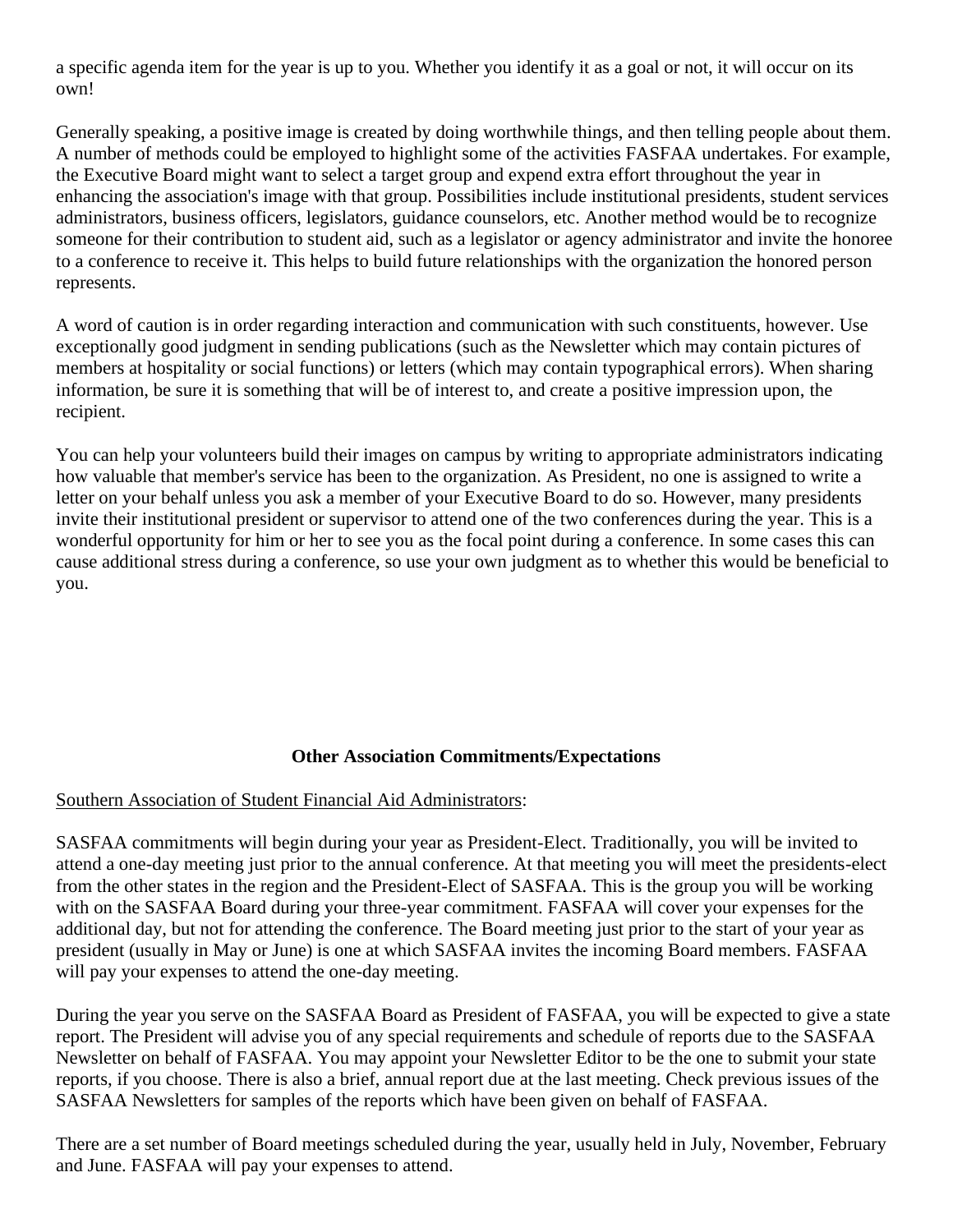At the Annual SASFAA Meeting, there will be a state meeting. Although this is not an official FASFAA business meeting, you can use it to welcome members to SASFAA, talk about upcoming FASFAA events, have key members discuss their committee activities, etc. Usually a group picture is taken for the Newsletter, so it is helpful to have arranged in advance who will be in charge of the photo.

SASFAA Board meetings are often scheduled to include at least one day of a weekend. Summarizing the expenses for which you will be reimbursed: SASFAA does not cover your costs (as President-Elect or President) to attend a SASFAA meeting - FASFAA does. However, as a committee member, SASFAA will pay your expenses to attend a meeting of the Nominations Committee, which will be your function during your year as Immediate Past President. This occurs in the Fall.

At the Annual Conference during your year as Immediate Past President, you will have some light responsibilities in connection with the election of officers. This may involve a few hours at the polls and a meeting to count votes.

## National Association of Student Financial Aid Administrators:

NASFAA keeps in touch with each state association president. Each previous president provided your name and address as the incoming president and you will be put onto the mailing list. NASFAA sends monthly reports and other materials for state associations.

There is a Leadership Conference which is held every spring, usually in Washington, D.C. FASFAA pays for one or two members to attend. Although not specifically stated in policy, it is most beneficial for the current President-Elect or incoming President-Elect to attend. By the time you have assumed the position of president, you will be past the planning stage of your term of office, and you will also have less time available. The conference is attended by leaders of all the state and regional associations and it is a good opportunity to network and to learn about what activities the other associations are involved in. The Executive Board approves who will attend the conference on behalf of FASFAA.

The annual meeting of NASFAA occurs in July and FASFAA will pay your way to attend the NASFAA conference during the year you serve as President. Thus one of your first official functions will be to attend the conference. Often there is an event at which state presidents are invited, and you will be notified by NASFAA.

At both SASFAA and NASFAA conferences, it has been a tradition for FASFAA members to wear pink "Florida" ribbons while attending. This provides an easy way for FASFAA members to identify other people from Florida who they may not know, and gives FASFAA a sense of identity at these larger meetings. Be sure that an adequate supply of Florida ribbons exist or are obtained prior to these conferences. Either you or someone you designate should be responsible for distributing them to the FASFAA members at the conference.

# **CHAPTER EIGHT**

# **WRAPPING UP YOUR YEAR AS PRESIDENT**

## **Thanking Your Volunteers and Sponsors**

Volunteers, sponsors and others should be thanked from the podium at each appropriate occasion. Of great importance is the personal thank you note from the President that should follow each event that involves volunteers and sponsors, as well as others whose contributions should be acknowledged. Regional representatives should also write thank you letters after regional meetings or other activities. You should encourage your Board members and committee chairs to write thank you notes at every opportunity.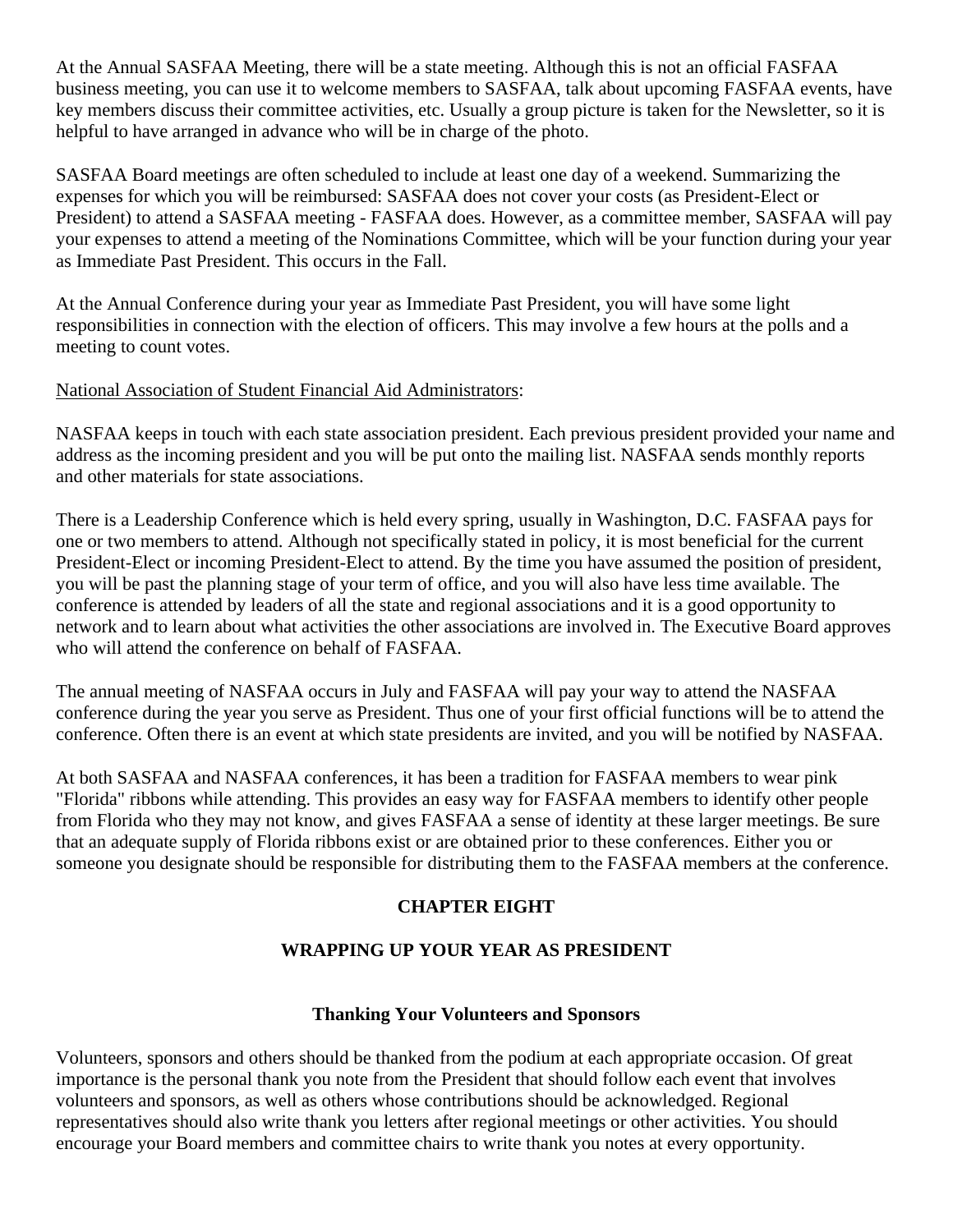As mentioned under the section on image enhancement, you should plan to write letters to the supervisors of your Board members and committee chairs *if they so desire*. At the March or final meeting of the Board, it is customary to ask which members would like you to write to their supervisors and obtain their names, titles, and addresses.

At holiday time, many presidents have sent holiday cards to sponsors and/or volunteers. Along with a nice note of thanks, these can be especially meaningful. Other presidents have purchased inexpensive gifts to send with thank you notes after a particular accomplishment of a committee.

Although the Awards Banquet is the traditional and official thank you for each volunteer, sending a thank you note individually at the end of the year is also a special way to convey your appreciation.

Sponsors are generally recognized at a reception hosted by Executive Board members. This is done either once, at the spring conference at which other members are recognized for their contributions for the year, or at the fall and spring conferences, for their contributions at the conference. This is usually a decision which will be made by you, your conference chairs, the sponsorship chair, and with input from some sponsors and vendors. A small gift is usually provided to each contributor. Either you or your sponsorship chair will be the speaker for the event, so keep in mind that this is another speaking function for which you will need to prepare. In addition, keep in mind that sponsors enjoy having their own names called (not just their organization's) and that the gift bestowed should be a memento that they can keep in their office or home and should be appropriate for everyone.

## **Awards Ceremony and Considerations**

Traditionally held at the Spring Conference, the awards banquet is the time to honor and recognize all of the volunteers contributing to a successful year for their participation, whether it was on a committee or task force, as an officer, or as a participant on a special project. This is one of the truly enjoyable tasks you have as President, for you know how much time and effort colleagues spent in serving the association. Additionally, you may present a member with one of our special awards, such as lifetime membership or other recognition according to our policies.

Work closely with the Conference Chair in planning the awards ceremony, bearing in mind that:

- Although the banquet may take many forms, it is usually considered a formal occasion, in both conduct and attire.
- Members being recognized for their volunteer service like to hear their names spoken, and/or see their names in a newsletter or program;
- The vast majority of the audience is not being recognized, and will find the ceremony very tedious and boring if you are not prepared and do not keep the award function moving at a fast pace.

It is difficult, but very important, to achieve the appropriate balance between the need to provide adequate recognition and the need to avoid boredom for the audience, however, some suggestions include:

- Giving the committee chairs and officers their plaques and letting each of them distribute the certificates to their own committee members;
- Having a printed program for the awards banquet, and listing all committee members.
- Rather than recognizing individual committee members, asking them to stand as you cite a major accomplishment of the committee, e.g., "Please stand if you are a member of the Training Committee or assisted the Training Committee in any of their workshops."
- Orchestrating the flow of members to the front of the room so that it moves rapidly and so that the audience does not need to wait for each person to arrive at the front while nothing is being said.
- Having another person read the names while you give the plaques and thank the members.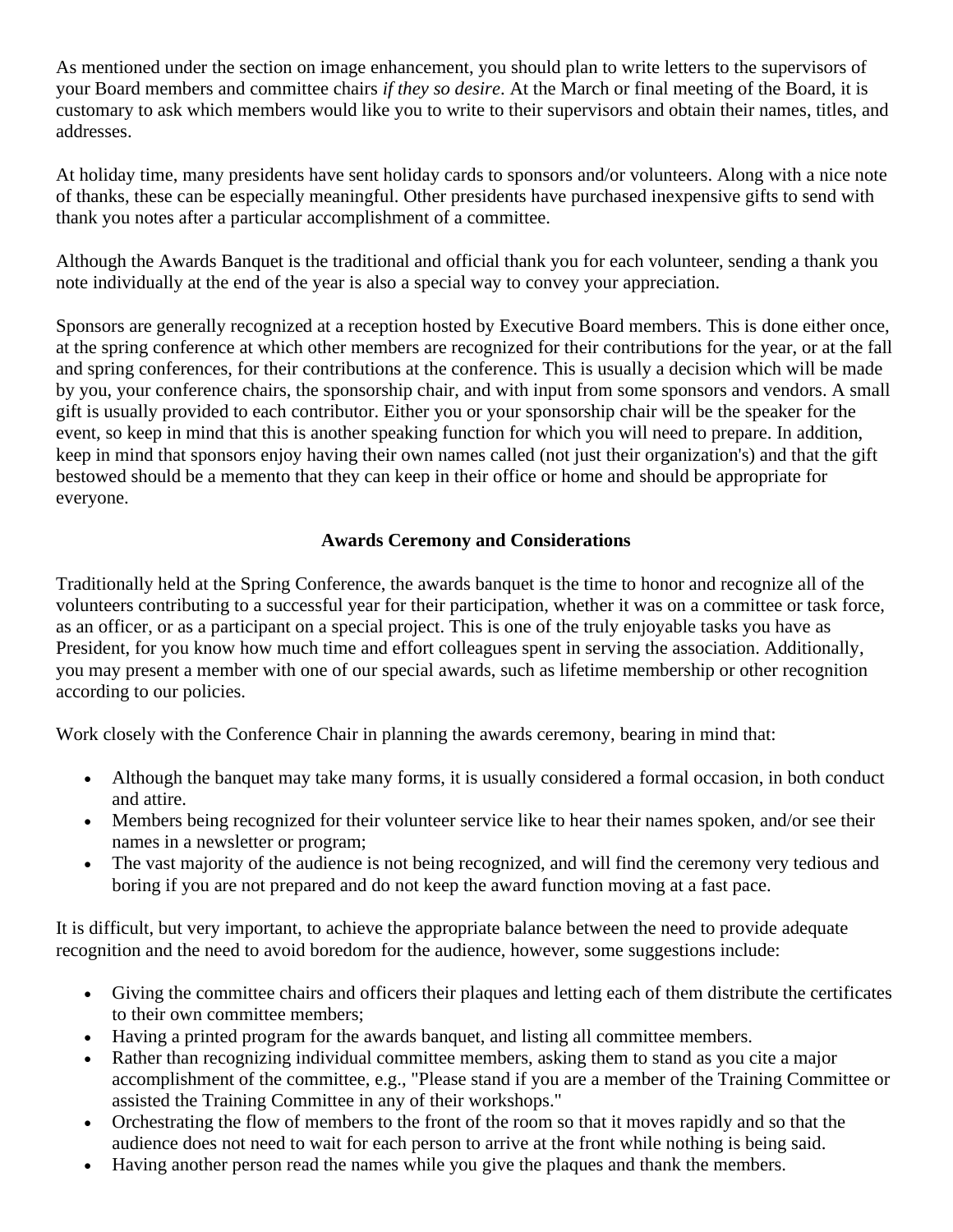- Having another member make the presentation of a special award usually has more meaning for the recipient and provides some variety in speakers. Select a close friend or employee or mentor of the person being honored to actually make the presentation.
- If you have a featured speaker, the topic should either be light-hearted (sometimes funny is best) or relevant to the idea of volunteer service or association work. Most of all, it should be very brief (not to exceed 15 minutes). If you are also making more than one special award such as lifetime membership, a featured speaker will probably make the banquet much too long.
- Be prepared to "emcee" the ceremony. Even though you are not making a single, long speech, have your thoughts written down. In this function more than any other of the conference, time considerations, flow of the various elements (welcome, eating, awards presentation, remarks, etc.) is essential.

In summary, the Awards Banquet can either be a highlight of a conference, and of your year as president, or it can be a long, dull, meal in uncomfortable clothes! Careful planning and execution can help to make it a successful and enjoyable event for all who attend.

# **Preparation of the Annual Report**

FASFAA ByLaws require you to present an annual report to the membership, which you should send as soon as possible following the Spring Conference. Some topics you may wish to include in your report include:

- An introduction in which you describe how your theme (if you have one) was addressed or what goals you had at the beginning of the year;
- A detailed summary of all committee activities and conferences;
- A detailed summary of other activities achieved by the Executive Board or other groups;
- A current budget performance summary or other discussion of the association's finances;
- A summary of any incomplete official resolutions to be addressed in the next year;
- Your appreciation of all of the volunteers who served the association and encouragement to new members to get involved;
- Anything else you deem appropriate.

Perhaps the best way to develop your report is to view it as your review or encapsulation of FASFAA activity for the year. Future officers and Executive Boards will use the report as their reference to provide continuity of policy in association activities and as a resource for the types of activities which occurred.

Before you begin writing your report, you should read some of the excellent reports prepared by presidents in the past, and you will feel much more comfortable organizing your report. It has also been customary for the President to ask each officer and committee chair to provide a written summary of their activities (usually at the Executive Board meeting held in March, to be due by the final Board meeting). This will provide you with a wealth of information which you can then condense and organize into your annual report.

The report should either be mailed to each member or distributed to conference attendees. Although some presidents have distributed their report to the membership at the Spring Conference of their year, this schedule prevents many of the activities from being included. If you decide to mail the report to all members, it will be more expensive but more closely meets the intent of the requirement.

# **Being a "Has Been"**

On June 30 of your year as President, you'll relish being demoted to a "has been!" No matter how much you enjoyed the year, you will enjoy moving on to other tasks and re-dedicating yourself to projects which you may have placed on the back burner during your presidency. Most past presidents look upon the completion of their term of office with a sense of both accomplishment and relief, and no doubt you will too.